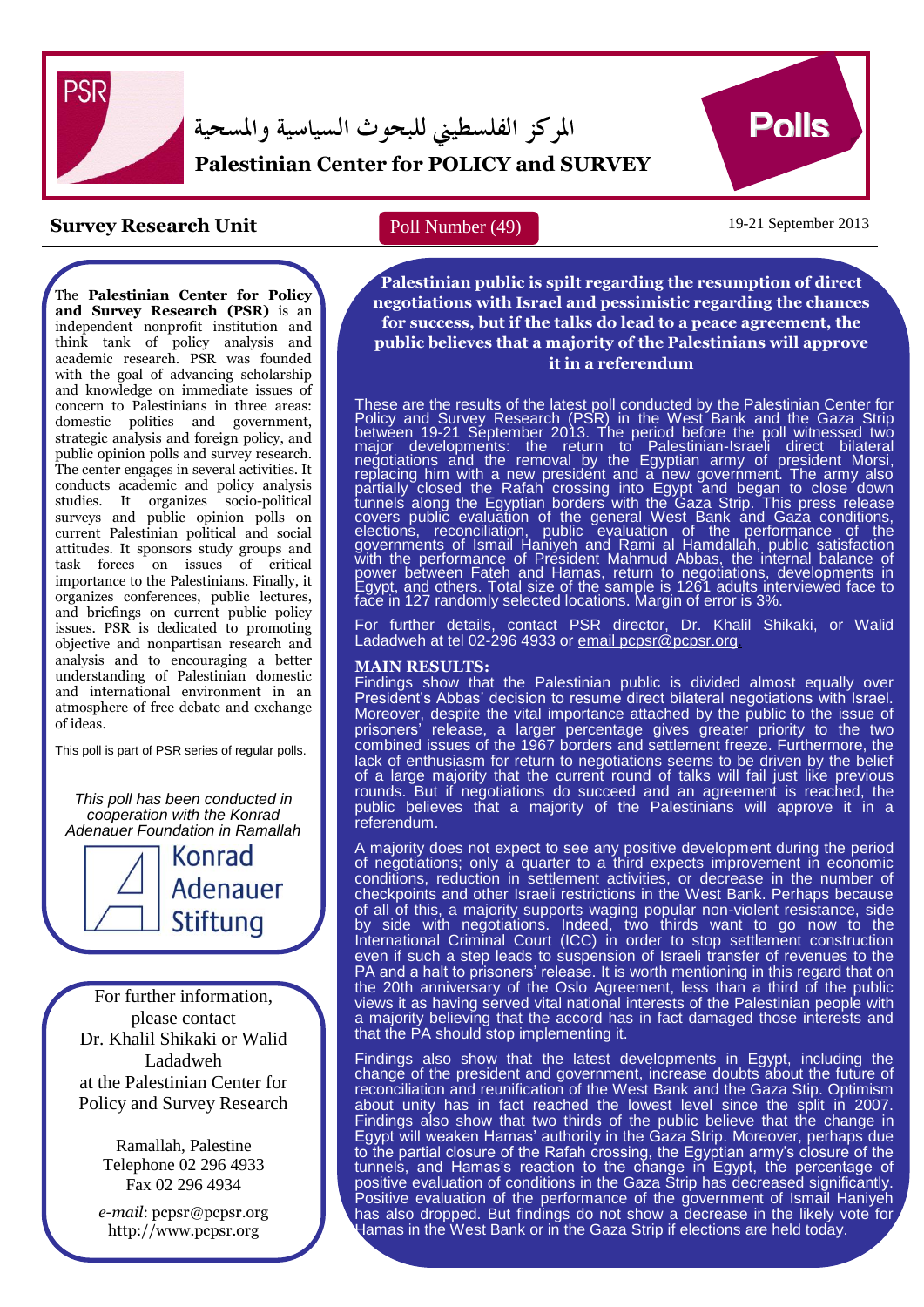We asked the public about its views regarding developments in Egypt and Syria and regarding relations with Jordan. Findings show that about two thirds view change in Egypt negatively while less than a quarter sees it as good for Palestinians. Perhaps this reaction is driven by the fact that change in Egypt has led to the closure of the tunnels and the Rafah crossing leading to substantial hardships. On Syria, we found that despite the belief of the majority that the Assad regime was the one that used the chemical weapons against Syrian civilians, two-thirds oppose an American military strike against the Assad forces. The opposition to the strike might be due to the belief of many Palestinians that the strike would target Syria more than the Assad regime. Finally, with regard to relations with Jordan, findings show a reduction in support for a Palestinian-Jordanian confederation compared to the level of support obtained three months ago. It should be noted that support for the confederation increased last June in the aftermath of the signing of the holy places agreement, an agreement that was supported by a majority of the public at that time.

### **(1) Presidential and legislative elections:**

- **In presidential elections, Abbas receives 51% and Haniyeh 42%.**
- **If the presidential contest was between Marwan Barghouti and Haniyeh, the former receives 58% and the latter 35%.**
- **If the contest was between Barghouti, Haniyeh, and Abbas, the first receives 35%, the second 33%, and the third 27%.**
- **In parliamentary elections, Fatah receives 38%, Hamas 31%, all other electoral lists combined 10%, and 22% are undecided.**

## **(2) Domestic conditions:**

- **Positive evaluation of conditions in the Gaza Strip drops to 21% and positive evaluation of conditions in the West Bank remains at 29%**
- **79% believe that corruption exists in PA institutions in the West Bank and 66% believe it exists in the institutions of the dismissed government in the Gaza Strip**
- **Only 31% believe that people in the West Bank can criticize the PA in the West Bank without fear and only 24% believe people in the Gaza Strip can criticize the dismissed Hamas government in the Gaza Strip without fear.**
- **Percentages of safety and security in the West Bank and the Gaza Strip are equal,**

If new presidential elections are held today and only two were nominated, Abbas would receive the vote of 51% and Haniyeh 42% of the vote of those participating. The rate of participation in such elections would reach 63%. Three months ago, Abbas received the support of 49% and Haniyeh 44%. In this poll, in the Gaza Strip, Abbas receives 45% and Haniyeh 50% and in the West Bank Abbas receives 55% and Haniyeh 37%. If presidential elections were between Marwan Barghouti and Haniyeh, the former would receive 58% and the latter would receive 35% of the participants' votes. The rate of participation in this case would reach 71%. In our June poll Barghouti received 57% of the vote and Haniyeh 36%. If presidential elections were between three: Mahmud Abbas, Marwan Barghouti and Ismail Haniyeh, Barghouti would receive the largest percentage (35%) followed by Haniyeh (33%), and Abbas (27%). The rate of participation in this case would reach 75%. In our previous poll last June, the results were identical to the current findings.

If new legislative elections are held today with the participation of all factions, 71% say they would participate in such elections. Of those who would participate, 31% say they would vote for Hamas and 38% say they would vote for Fatah, 10% would vote for all other third parties combined, and 22% are undecided. Vote for Hamas in the Gaza Strip stands in this poll at 39% and in the West Bank at 25%. Vote for Fatah in the Gaza Strip stands in this poll at 38% and in the West Bank at 39%. These results indicate a decrease in support for Fatah and stability in the vote for Hamas.

Positive evaluation of conditions in the Gaza Strip drops dramatically from 36% three months ago to 21% in this poll while 55% say conditions are bad or very bad. Positive evaluation of conditions in the West Bank remains almost unchanged compared to three months ago standing today at 29%. But the percentage of those who believe conditions in the West Bank are bad or very bad increases from 37% to 44% during the same period.

Perception of corruption in PA institutions in the West Bank stands at 79% in this poll. Perception of corruption in the public institutions of Hamas' Gaza government stands at 66%. Moreover, 20% say there is, and 41% say there is to some extent, press freedom in the West Bank. By contrast, 16% say there is, and 33% say there is to some extent, press freedom in the Gaza Strip. 31% of the Palestinian public say people in the West Bank can criticize the authority in the West Bank without fear. By contrast, 24% of the public say people in the Gaza Strip can criticize the authorities in Gaza without fear.

Perception of safety and security in the West Bank stands at 55% and in the Gaza Strip at 55%. Three months ago these percentages stood at 64% in the Gaza Strip and 56% in the West Bank. But findings also show that the percentage of Gazans who say they seek immigration to other countries stands at 45%; in the West Bank, the percentage stands at 26%. Last June these percentages stood at 42% and 27% respectively.

Positive evaluation of the performance of the Haniyeh government stands at 36%.Three months ago it stood at41%. Positive evaluation of the government of Rami al Hamdallah in the West Bank stands today at 29%. Percentage of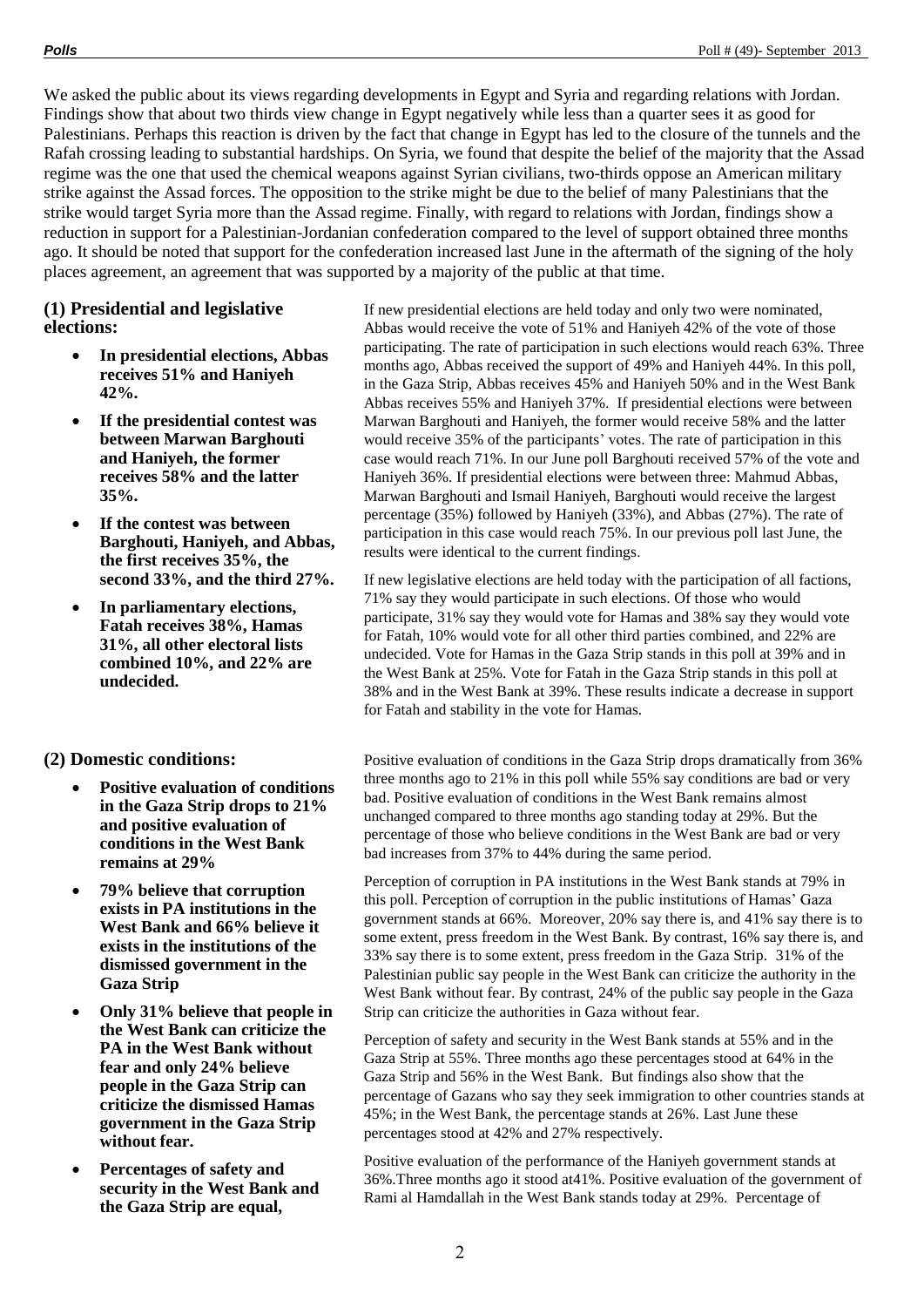**standing at 55%**

- **Positive evaluation of the performance of the Haniyeh government stands at 36% and positive evaluation of the performance of Al Hamdallah government stands at 29%**
- **Satisfaction with the performance of President Abbas stands at 49%.**

#### **(3) Reconciliation:**

- **Optimism about the chances for reconciliation and reunification stands today at its lowest point: 12%**
- **Majority believes that developments in Egypt weakens the chances for reconciliation and weakens Hamas' authority in the Gaza Strip**
- **Large majorities believe that reconciliation will not succeed as long as restrictions are imposed on Hamas members in the West Bank and Fatah members in the Gaza Strip or without an agreement on the date for elections**
- **77% support continued PA payment of salaries for Gaza public sector employees**
- **47% support holding separate elections in the West Bank and the Gaza Strip if separation continues for a long time**

**(4) Most vital Palestinian goals and the main problems confronting Palestinians today:** 

satisfaction with the performance of President Abbas remains unchanged at 49%. Dissatisfaction with the president performance stands today at 48%.

Given the developments in Egypt and the ups and downs in the Fateh-Hamas dialogue, percentage of optimism about the chances for reunification of the West Bank and the Gaza Strip drops to the lowest level since the split in 2007, standing today at 12%. The belief that unity is impossible and that two separate entities will emerge increases from 36% three months ago to 41% in this poll. 42% believe that unity will be restored but only after a long time. 57% believe that the latest development in Egypt reduces the chances for reunifying the West Bank and the Gaza Strip while 14% believe it increases those chances and 25% believe it makes no difference. 67% believe that the Egyptian developments will weaken Hamas' authority in the Gaza Strip while 10% believe they will strengthen it and 20% believe they will leave no impact on that authority.

We asked respondents about conditions under which they believe reconciliation cannot succeed. About three quarters believe that reconciliation will not succeed without first ending the restrictions on freedoms enjoyed by supporters of Hamas in the West Bank and a similar percentage (75%) believes that it will not succeed without ending restrictions on freedoms enjoyed by supporters of Fatah in the Gaza Strip. Similarly, 67% say it will not succeed without first agreeing on an election date; 65% say it will not succeed if Hamas continues to reject agreements signed by the PLO with Israel; 63% say it will not succeed if security coordination with Israel in the West Bank continues; another 61% say it will not succeed if the PA continues to recognize Israel and the Oslo agreements; and 56% say it will not succeed as along as Hamas insists on keeping its al Qassam armed wing in the Gaza Strip.

The largest percentage (36%) believes that the PA, with its parts in the West Bank and the Gaza Strip, has become a burden on the Palestinian people and 30% believe that it is an accomplishment for the Palestinian people. Furthermore, 15% believe that the PA in the West Bank is an accomplishment while the PA in the Gaza Strip is a burden. By contrast, a similar percentage (13%) believes that the PA in the Gaza Strip is an accomplishment while the PA in the West Bank is a burden.

56% regard the Gaza Strip as an Israeli-occupied territory, just like the West Bank. But 19% consider it a liberated area and 25% consider it semi-liberated and semi-occupied. Belief that the Strip is liberated or semi liberated increases in the Gaza Strip, reaching 58%, and decreases in the West Bank, standing at 35%.

More than three quarters of the public (77%) support the continued payment of salaries to Gaza Strip employees who used to work for the PA before the split in 2007. 20% believe that the PA should stop the payment. But the public is split over the necessity of holding separate elections in the West Bank and the Gaza Strip if the current disunity continued for a long time: 47% believe it to be necessary to hold such separate elections and 50% believe it to be unnecessary.

45% believe that the *first* most vital Palestinian goal should be to end Israeli occupation in the areas occupied in 1967 and build a Palestinian state in the West Bank and the Gaza Strip with East Jerusalem as its capital. By contrast,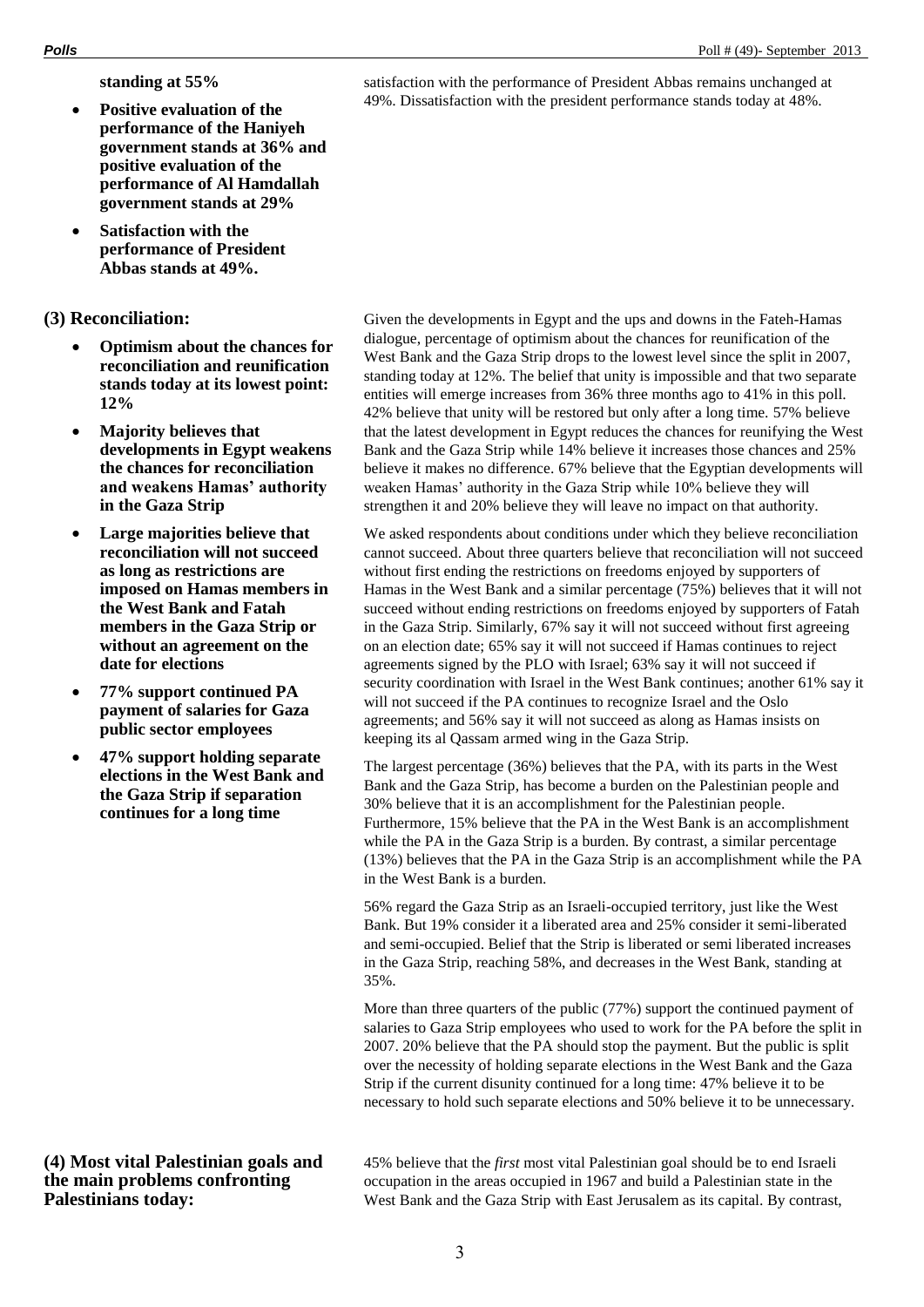- **45% believe that the establishment of a Palestinian state in the West Bank and the Gaza Strip should be the most vital Palestinian goal and 29% believe that obtaining of the right of return should be the most vital goal.**
- **28% view the spread of poverty and unemployment as the most serious problem confronting Palestinian society today and 23% view the absence of national unity due to the West Bank-Gaza Strip split as the most serious problem.**

**(5) Peace process and resumption of negotiations:** 

- **47% support and 49% oppose return to negotiations with Israel**
- **67% say they want the PA to go now to the International Criminal Court to stop settlements**
- **70% expect negotiations with Israel to fail**
- **If the two sides reach a peace agreement, 53% believe a majority of Palestinians would support it**
- **51% support the two-state solution and 52% support the Arab Peace Initiative**
- **59% believe the two state solution is no longer practical**
- **29% support a one-state solution**
- **59% believe the Oslo Agreement has damaged vital Palestinian national interests**
- **60% want to suspend the implementation of the Oslo agreement**

29% believe the first most vital goal should be to obtain the right of return of refugees to their 1948 towns and villages, 16% believe that it should be to build a pious or moral individual and a religious society, one that applies all Islamic teachings, and 11% believe that the first and most vital goal should be to establish a democratic political system that respects freedoms and rights of Palestinians. Three months ago, 42% said ending occupation and building a state was most vital goal and 34% said the most vital goal was the right of return.

The most serious problem confronting Palestinian society today is the spread of poverty and unemployment in the eyes of 28% of the public while 23% say it is the continuation of occupation and settlement activities; 19% believe the most serious problem is the absence of national unity due to the West Bank-Gaza Strip split, 16% believe the most serious problem is corruption in some public institutions, and 9% believe it is the siege and the closure of the Gaza border crossings.

The public is split over the decision by president Abbas to return to direct bilateral negotiations with Israel: 47% support the decision and 49% oppose it. But 60% believe that the president has made the right decision by agreeing to suspend for nine months Palestinian application to join more international organizations in return for Israeli release of 104 prisoners. 34% believe he made the wrong decision. But public's attitude regarding going to the ICC is different: 67% support and 28% oppose submitting a complaint to this international organization against Israeli settlements even if such a step leads to suspension of Israeli transfer of customs' revenues and a halt to prisoners' release.

Support for return to negotiations is higher in the West Bank (53%) than in the Gaza Strip (38%), in cities and villages (49% and 48% respectively) compared to refugee camps (34%), among women (52%) compared to men (43%), among supporters of Fatah and supporters of third parties (76% and 53% respectively) compared to supporters of Hamas (23%), among the somewhat religious (54%) compared to the religious (41%), among supporters of the peace process (65%) compared to those who oppose the peace process (16%), among the nonrefugees (54%) compared to refugees (41%), and among illiterates and those with elementary education (58% each) compared to holders of BA degree  $(40\%)$ .

We asked the public about its views regarding the most important condition for return to negotiations: 31% selected the release of prisoners, 28% selected an Israeli acceptance of the 1967 lines as a basis for negotiations, and 14% selected an Israeli settlement freeze. 24% said they oppose resumption of any negotiations.

Only 26% believe that the Palestinian and Israeli negotiators will succeed in reaching an agreement and 70% believe they will not succeed. Only 32% expect negotiations to last for nine months, as planned. But if the two sides succeed in reaching a peace agreement and president Abbas asked the public to vote for it in a referendum, a majority of 53% believes that most of the public will vote to approve it and 37% believe most will vote against it. Belief that the majority will vote in favor of the peace agreement is higher in the West Bank (55%) compared to the Gaza Strip (51%), among residents of villages and towns and residents of cities (63% and 53% respectively) compared to residents of refugee camps (40%), among women (58%) compared to men (49%), among supporters of Fatah (79%) compared to supporters of third parties and supporters of Hamas (42% and 29% respectively), among the somewhat religious (59%) compared to the religious (47%), among supporters of the peace process (69%) compared to those who oppose the peace process (15%), among non-refugees (56%) compared to refugees (51%), among the illiterates and those with elementary education (67% and 66% respectively) compared to holders of BA degree (48%).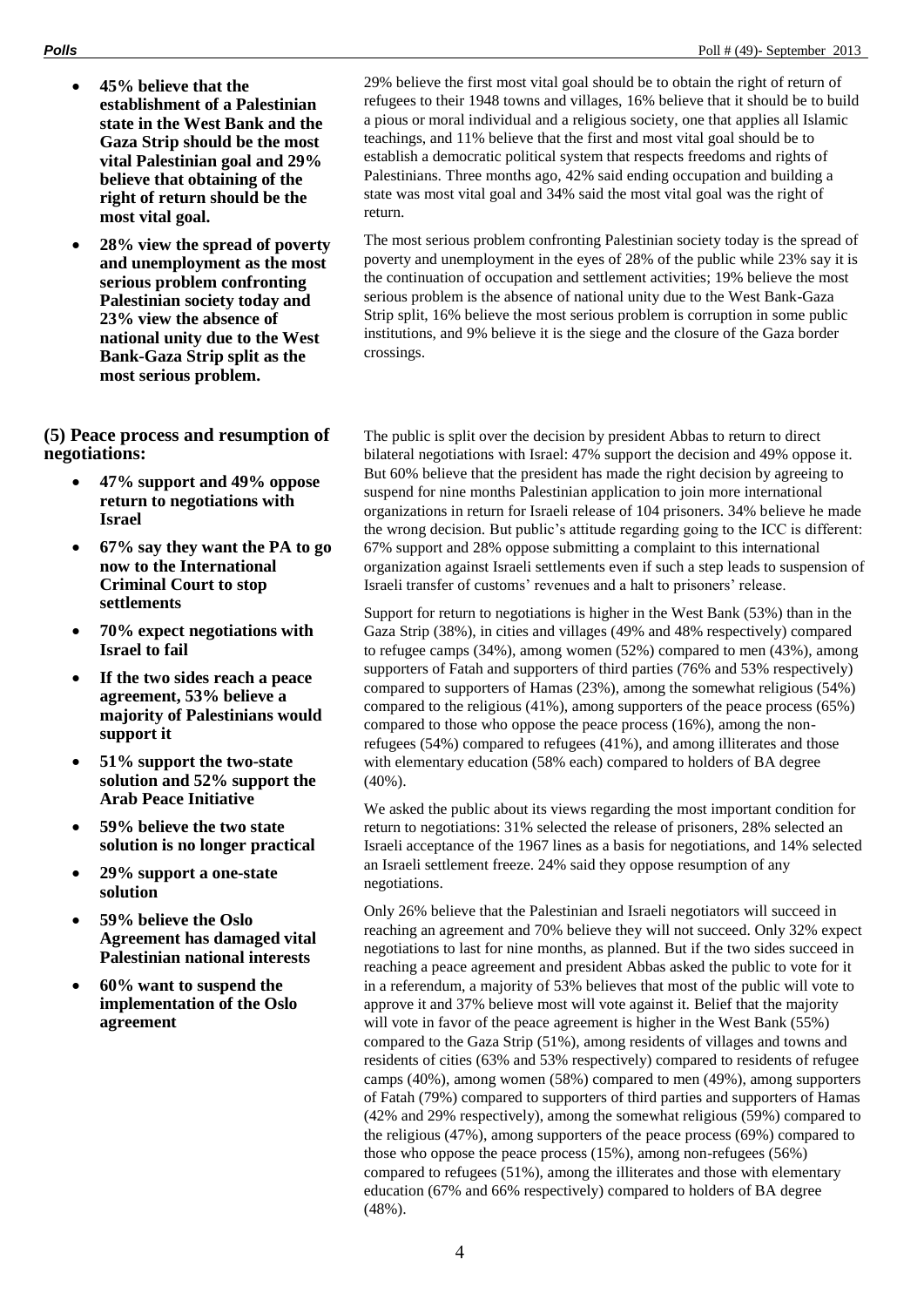Public expectations regarding likely developments during the period of negotiations are not positive: only 31% expect an improvement in economic conditions, only 15% expect a reduction in settlement activities, 27% except a reduction in the number of checkpoints and other Israeli restrictions in the West Bank, only 26% expect increase in the efforts to isolate Israel at the international arena, and only 40% expect a rise in international support for the Palestinians.

A majority of 51% support and 48% oppose the two-state solution. Similarly, 52% support the Saudi peace initiative and 45% oppose it. But only 40% support and 58% oppose a mutual recognition of Israel as the state for the Jewish people and Palestine as the state for the Palestinian people after reaching a peace agreement. 59% believe that the two-state solution is no longer practical due to settlement expansion and 36% believe it is still practical since settlements can be dismantled. Despite this finding, only 29% support a one-state solution in which Arabs and Jews enjoy equality; 70% oppose it. Moreover, 72% believe that the chances for a Palestinian state to emerge alongside Israel in the next five years and slim to non-existent while 26% think the chances are medium or high. Despite the return to negotiations, 60% support resort to popular non-violent resistance and 39% oppose it. By contrast, only 36% support dissolving the PA, 35% support return to armed intifada, and 26% support abandoning the twostate solution in favor of one-state solution.

On the  $20<sup>th</sup>$  anniversary of the Oslo agreement, 59% believe that the accord has damaged vital Palestinian national interests while only 29% believe that it served those interests. Findings also show that 60% oppose the continued implementation of the Oslo agreement; only 31% support its continued implementation. Belief that the Oslo Agreement has damaged vital Palestinian interests increases in the West Bank (61%) compared to the Gaza Strip (57%), among residents of refugee camps (65%) compared to residents of cities and villages (59% and 57% respectively), among men (65%) compared to women (53%), among supporters of Hamas and supporters of third parties (84% and 59% respectively) compared to supporters of Fatah (31%), among the religious (63%) compared to the somewhat religious (56%), among those who oppose the peace process (89%) compared to supporters of the peace process (46%), and among holders of BA degree (68%) compared to those with elementary education and the illiterates (53% and 42% respectively).

76% are worried and 24% are not worried that they or members of their families would be hurt by Israelis or their land confiscated or homes demolished. Furthermore, 59% believe that Israel's long term goal is to expand its borders to include all territories between the Jordan River and the Mediterranean Sea and expel their Palestinian population and 21% believe that Israel's aim is to annex all occupied territories while denying Palestinians their political rights. Only 19% believe that Israel's long term aspiration is to withdraw from all or parts of the 1967-occupied territories after ensuring its security. With regard to Palestinian long term goals, 66% believe that the goal of the PA and the PLO is to recover parts or all of the land occupied in 1967 while 12% believe the goal is to defeat Israel and recover the land occupied in 1948 and 10% believe the goal is to defeat Israel and destroy its Jewish population.

41% say they sympathize with president Morsi and the Muslim Brothers in Egypt while 27% say they sympathize with the army and the current government and president. Sympathy with Morsi and the Brothers increases in the Gaza Strip (46%) compared the West Bank (38%). Furthermore, 65% regard the change in Egypt which led to the dismissal of Morsi as bad for Palestinians while 22% view it as good for Palestinians.

A majority of 52% believes that it was the Syrian regime that used chemical weapons against Syrian civilians while 20% believe it was the Syrian opposition that used them. Two thirds of the public oppose and 29% support a limited American military against the Assad forces even if it is proven that it was the Assad regime that used the chemical weapons.

**(6) Developments in Egypt and Syria and relations with Jordan:** 

- **41% sympathize with Morsi and the Muslim Brothers and 27% sympathize with the army and the new government in Egypt**
- **52% believe that the Assad regime used chemical weapons against the Syrian people, but two thirds oppose an American**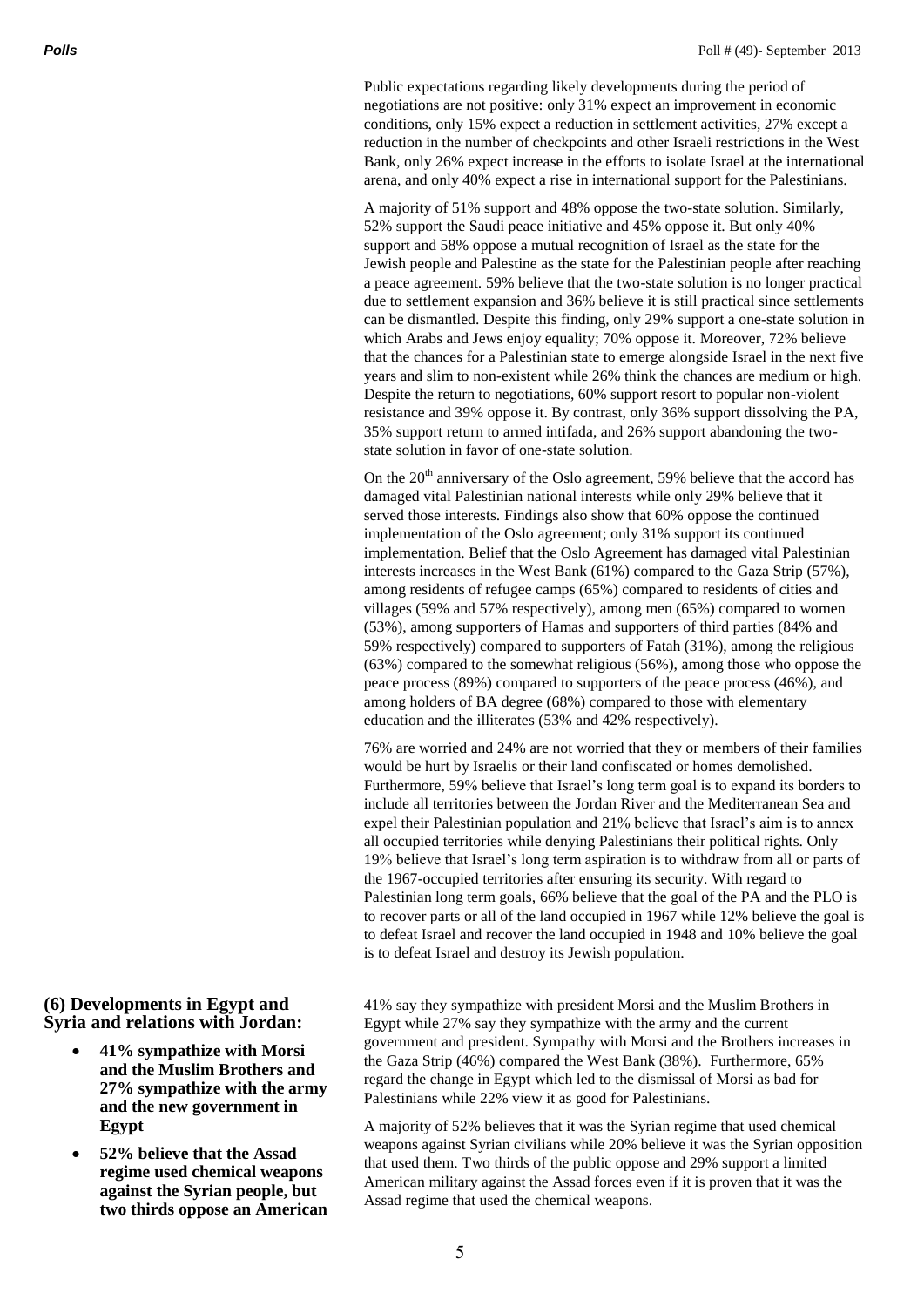**military strike against Syria**

 **48% oppose a confederation with Jordan now or in the future**

**Polls Poll #** (49)- September 2013

Findings show an increase in opposition to a confederation with Jordan now or in the future from 40% three months ago to 48% in this poll. The current percentage of opposition is similar to those obtained in previous years: 49% in 2008 and 52% in 2007. 25% support a confederation with Jordan now and 19% support it if established in the future after the end of occupation and the establishment of a Palestinian state. Opposition to the confederation now or in the future increases in the West Bank (54%) compared to the Gaza Strip (38%), among Hamas supporters (52%) compared to supporters of Fatah and third parties (48% and 40% respectively), among those who oppose the peace process (55%) compared to supporters of the peace process (45%), and among holders of BA degree (51%) compared to the illiterates (37%).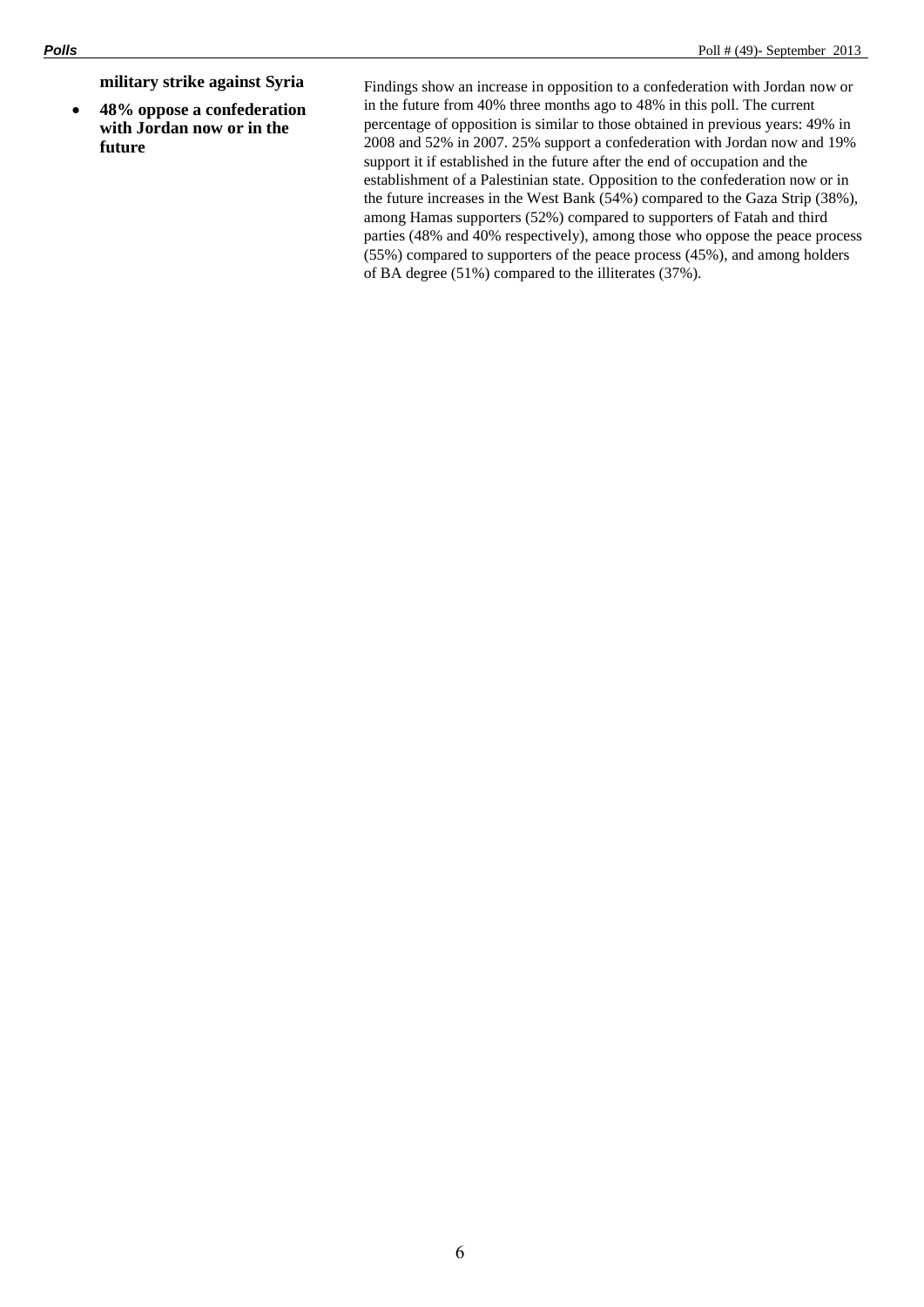# **Palestinian Public Opinion Poll No (49)** 19-21 September 2013

|                  |                                                                                         | <b>Total</b> | west bank | <b>Gaza Strip</b> |  |  |  |
|------------------|-----------------------------------------------------------------------------------------|--------------|-----------|-------------------|--|--|--|
| 00)              | From among the following satellite news stations, which one you watched most during     |              |           |                   |  |  |  |
|                  | the last two months?                                                                    |              |           |                   |  |  |  |
|                  | 1) al Arabia                                                                            | 12.9%        | 8.7%      | 20.0%             |  |  |  |
|                  | 2) al Jazeera                                                                           | 34.6%        | 34.7%     | 34.4%             |  |  |  |
|                  | 3) al Hurra                                                                             | 1.0%         | .5%       | 2.0%              |  |  |  |
|                  | 4) al Manar                                                                             | 3.1%         | 4.3%      | 1.1%              |  |  |  |
|                  | 5) Palestine TV                                                                         | 18.1%        | 22.1%     | 11.4%             |  |  |  |
|                  | 6)alaqsa                                                                                | 9.5%         | 4.3%      | 18.2%             |  |  |  |
|                  | 7) Do not watch TV                                                                      | 8.0%         | 9.9%      | 4.8%              |  |  |  |
|                  | 8) others                                                                               | 12.2%        | 14.9%     | 7.6%              |  |  |  |
|                  | 9) Do not have a dish                                                                   | 0.0%         | 0.0%      | 0.0%              |  |  |  |
|                  | 10) DK/NA                                                                               | .6%          | .6%       | .5%               |  |  |  |
|                  | q00_other                                                                               |              |           |                   |  |  |  |
| 1)               | In general, how would you describe conditions of the Palestinians in the Palestinian    |              |           |                   |  |  |  |
|                  | areas in Gaza Strip these days?                                                         |              |           |                   |  |  |  |
|                  | 1) Very good                                                                            | 3.9%         | 4.4%      | 3.2%              |  |  |  |
|                  | $2)$ Good                                                                               | 17.2%        | 16.8%     | 17.9%             |  |  |  |
|                  | $3)$ so so                                                                              | 20.4%        | 20.0%     | 21.0%             |  |  |  |
|                  | 4) Bad                                                                                  | 36.7%        | 39.9%     | 31.2%             |  |  |  |
|                  | 5) Very bad                                                                             | 18.5%        | 13.9%     | 26.4%             |  |  |  |
|                  | $6)$ DK/NA                                                                              | 3.2%         | 5.0%      | .3%               |  |  |  |
| 2)               | In general, how would you describe conditions of the Palestinians in the Palestinian    |              |           |                   |  |  |  |
|                  | areas in the West Bank these days?<br>1) Very good                                      | 5.7%         | 5.6%      | 5.9%              |  |  |  |
|                  | $2)$ Good                                                                               | 23.6%        | 21.5%     | 27.2%             |  |  |  |
|                  | $3)$ so so                                                                              | 25.6%        | 26.8%     | 23.4%             |  |  |  |
|                  | 4) Bad                                                                                  | 33.3%        | 35.1%     | 30.1%             |  |  |  |
|                  | 5) Very bad                                                                             | 10.7%        | 10.6%     | 10.8%             |  |  |  |
|                  | $6)$ DK/NA                                                                              | 1.1%         | .3%       | 2.5%              |  |  |  |
| 3)               | Generally, do you see yourself as:                                                      |              |           |                   |  |  |  |
|                  | 1) Religious                                                                            | 46.1%        | 39.6%     | 57.0%             |  |  |  |
|                  | 2) somewhat religious                                                                   | 49.0%        | 55.7%     | 37.8%             |  |  |  |
|                  | 3) not religious                                                                        | 4.8%         | 4.6%      | 5.2%              |  |  |  |
|                  | $4)$ DK/NA                                                                              | .0%          | .0%       | 0.0%              |  |  |  |
| $\boldsymbol{4}$ | Generally, do you see yourself as:                                                      |              |           |                   |  |  |  |
|                  | 1) supportive of the peace process                                                      | 53.9%        | 60.1%     | 43.5%             |  |  |  |
|                  |                                                                                         |              |           |                   |  |  |  |
|                  | 2) opposed to the peace process                                                         | 25.2%        | 22.6%     | 29.5%             |  |  |  |
|                  | 3) between support and opposition                                                       | 19.9%        | 15.9%     | 26.6%             |  |  |  |
|                  | 4) DK/NA                                                                                | 1.1%         | 1.4%      | .5%               |  |  |  |
| 5)               | Do you think that there is corruption in PA institutions under the control of President |              |           |                   |  |  |  |
|                  | <b>Abu Mazin?</b>                                                                       |              |           |                   |  |  |  |
|                  | yes                                                                                     | 78.9%        | 80.2%     | 76.5%             |  |  |  |
|                  | no                                                                                      | 13.8%        | 10.3%     | 19.7%             |  |  |  |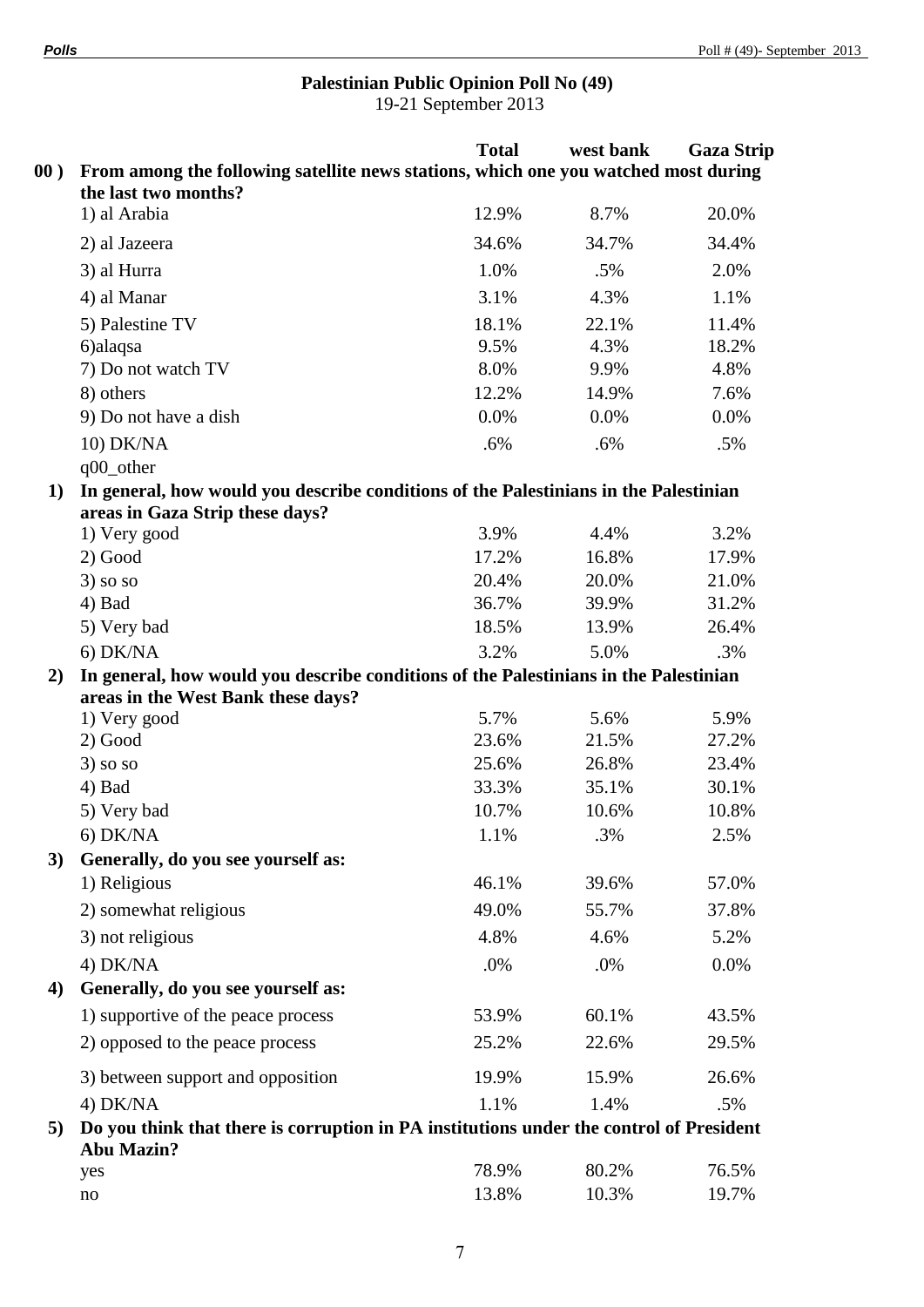|     | DK-NA                                                                                                                              | 7.4%          | 9.5%          | 3.8%           |  |  |  |
|-----|------------------------------------------------------------------------------------------------------------------------------------|---------------|---------------|----------------|--|--|--|
| 6   | Do you think that there is corruption in PA institutions under the control of the                                                  |               |               |                |  |  |  |
|     | dismissed government in the Gaza Strip                                                                                             |               |               |                |  |  |  |
|     | yes                                                                                                                                | 65.7%         | 61.8%         | 72.2%          |  |  |  |
|     | no                                                                                                                                 | 17.5%         | 13.1%         | 24.7%          |  |  |  |
|     | DK-NA                                                                                                                              | 16.9%         | 25.1%         | 3.0%           |  |  |  |
| 7)  | In your view, is there a press freedom in the West Bank?                                                                           |               |               |                |  |  |  |
|     | yes                                                                                                                                | 20.3%         | 20.8%         | 19.5%<br>43.7% |  |  |  |
|     | to some extent                                                                                                                     | 41.3%         | 39.8%         |                |  |  |  |
|     | no<br>DK-NA                                                                                                                        | 35.1%<br>3.3% | 35.3%<br>4.1% | 34.7%<br>2.0%  |  |  |  |
| 8)  | In your view, is there a press freedom in the Gaza Strip?                                                                          |               |               |                |  |  |  |
|     | yes                                                                                                                                | 16.1%         | 13.3%         | 20.8%          |  |  |  |
|     | to some extent                                                                                                                     | 33.2%         | 28.4%         | 41.4%          |  |  |  |
|     | no                                                                                                                                 | 40.7%         | 42.8%         | 37.3%          |  |  |  |
|     | DK-NA                                                                                                                              | 9.9%          | 15.5%         | .4%            |  |  |  |
| 9)  | In your view, can people in the West Bank today criticize the authority without fear?                                              |               |               |                |  |  |  |
|     | yes                                                                                                                                | 31.2%         | 35.4%         | 24.1%          |  |  |  |
|     | no                                                                                                                                 | 64.2%         | 59.5%         | 72.2%          |  |  |  |
|     | DK-NA                                                                                                                              | 4.6%          | 5.1%          | 3.7%           |  |  |  |
| 10) | In your view, can people in the Gaza Strip today criticize the authority without fear?                                             |               |               |                |  |  |  |
|     | yes                                                                                                                                | 24.3%         | 23.0%         | 26.6%          |  |  |  |
|     | no                                                                                                                                 | 63.9%         | 59.8%         | 70.7%          |  |  |  |
|     | DK-NA                                                                                                                              | 11.8%         | 17.3%         | 2.7%           |  |  |  |
| 11) | Would you say that these days your security and safety, and that of your family, is<br>assured or not assured?                     |               |               |                |  |  |  |
|     | 1) Completely assured                                                                                                              | 7.2%          | 4.1%          | 12.3%          |  |  |  |
|     | 2) Assured                                                                                                                         | 48.0%         | 50.9%         | 43.1%          |  |  |  |
|     | 3) Not assured                                                                                                                     | 37.9%         | 39.4%         | 35.5%          |  |  |  |
|     | 4) Not assured at all                                                                                                              | 6.8%          | 5.5%          | 8.9%           |  |  |  |
|     | 5) DK/NA                                                                                                                           | .2%           | .1%           | .2%            |  |  |  |
| 12) | Do current political, security, and economic conditions lead you to seek emigration<br>abroad?                                     |               |               |                |  |  |  |
|     | 1) Certainly seek to emigrate                                                                                                      | 15.0%         | 11.7%         | 20.6%          |  |  |  |
|     | 2) Seek emigration                                                                                                                 | 18.1%         | 14.1%         | 24.8%          |  |  |  |
|     | 3) Do not seek emigration                                                                                                          | 33.9%         | 36.6%         | 29.3%          |  |  |  |
|     | 4) Certainly do not seek emigration                                                                                                | 32.8%         | 37.4%         | 25.0%          |  |  |  |
|     | 5) DK/NA                                                                                                                           | .2%           | .2%           | $.2\%$         |  |  |  |
| 13) | Tell us how do you evaluate the performance of the dismissed government of Ismail<br>Haniyeh in the Gaza Strip? Is it good or bad? |               |               |                |  |  |  |
|     | 1) Very Good                                                                                                                       | 10.1%         | 7.0%          | 15.4%          |  |  |  |
|     | $2)$ Good                                                                                                                          | 25.7%         | 27.7%         | 22.2%          |  |  |  |
|     | 3) Neither good nor bad                                                                                                            | 23.2%         | 23.0%         | 23.6%          |  |  |  |
|     | 4) Bad                                                                                                                             | 19.1%         | 17.5%         | 21.8%          |  |  |  |
|     | 5) Very Bad                                                                                                                        | 8.9%          | 4.1%          | 16.9%          |  |  |  |
|     | 6) No Opinion/Don't know                                                                                                           | 13.0%         | 20.6%         | $.1\%$         |  |  |  |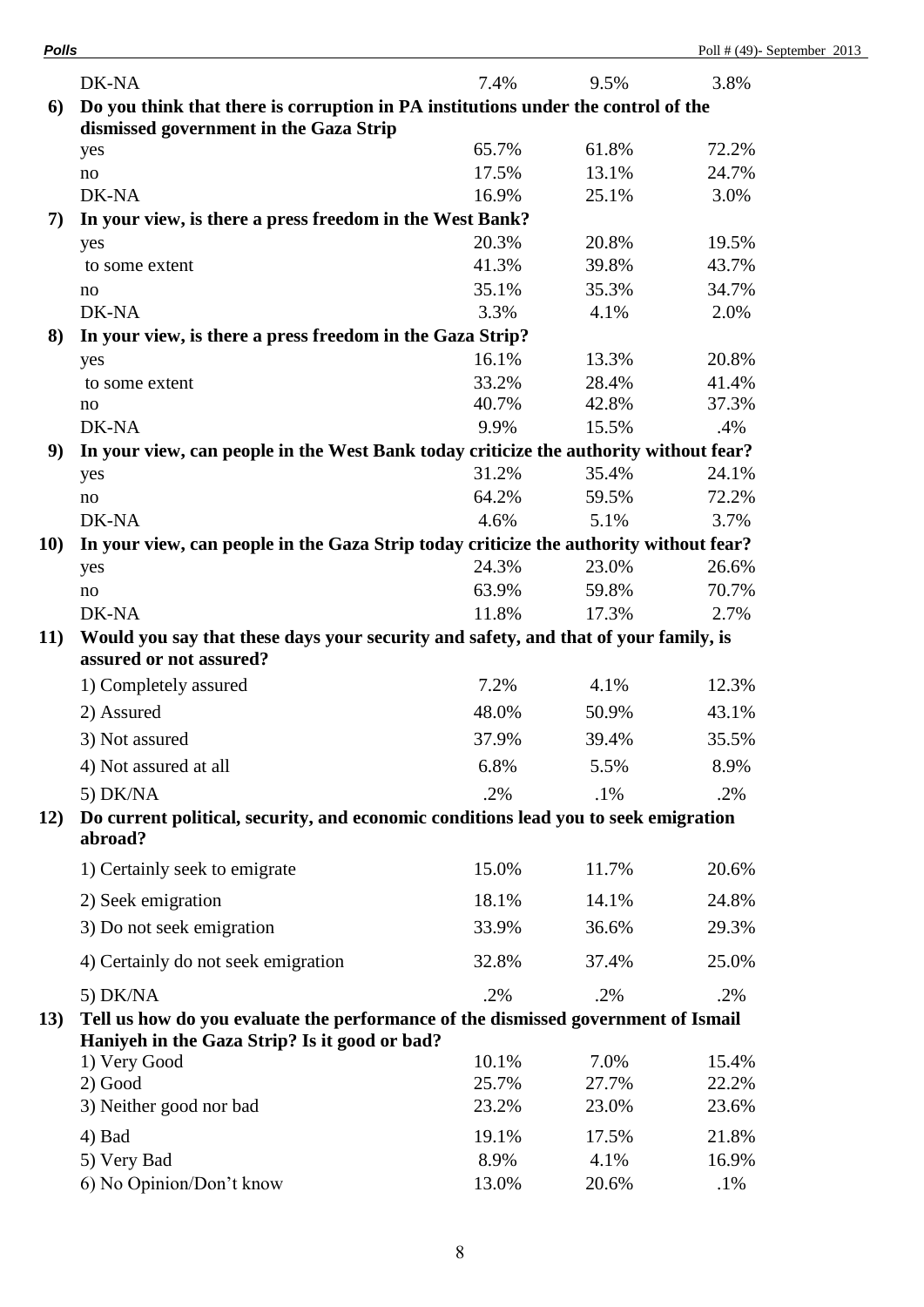| 14)         | Tell us how do you evaluate the performance of the government of Rami al Hamdallah                                     |       |       |        |  |  |
|-------------|------------------------------------------------------------------------------------------------------------------------|-------|-------|--------|--|--|
|             | in the West Bank? Is it good or bad?<br>1) Very Good                                                                   | 3.2%  | 3.1%  | 3.4%   |  |  |
|             | $2)$ Good                                                                                                              | 25.2% | 24.2% | 26.9%  |  |  |
|             | 3) Neither good nor bad                                                                                                | 29.7% | 29.0% | 31.0%  |  |  |
|             | 4) Bad                                                                                                                 | 16.8% | 13.4% | 22.5%  |  |  |
|             | 5) Very Bad                                                                                                            | 5.2%  | 3.4%  | 8.3%   |  |  |
|             | 6) No Opinion/Don't know                                                                                               | 19.8% | 26.9% | 7.8%   |  |  |
| 15)         | Are you satisfied or not satisfied with the performance of Mahmud Abbas since his<br>election as president of the PA?  |       |       |        |  |  |
|             | 1) very satisfied                                                                                                      | 6.3%  | 6.8%  | 5.4%   |  |  |
|             | 2) satisfied                                                                                                           | 43.0% | 51.0% | 29.7%  |  |  |
|             | 3) not satisfied                                                                                                       | 33.7% | 28.7% | 42.1%  |  |  |
|             | 4) not satisfied at all                                                                                                | 14.2% | 9.7%  | 21.8%  |  |  |
|             | $5)$ DK/NA                                                                                                             | 2.8%  | 3.8%  | 1.0%   |  |  |
| <b>16</b> ) | If new presidential elections are to take place today, and Mahmud Abbas was                                            |       |       |        |  |  |
|             | nominated by Fateh and Ismail Haniyeh was nominated by Hamas, whom would you<br>vote for?                              |       |       |        |  |  |
|             | 1) Mahmoud Abbas                                                                                                       | 50.8% | 54.8% | 44.9%  |  |  |
|             | 2) Ismael Haniyyah                                                                                                     | 42.1% | 36.9% | 49.8%  |  |  |
|             | 4) DK/NA                                                                                                               | 7.1%  | 8.3%  | 5.3%   |  |  |
| 17)         | And if the competition was between Marwan Barghouti representing Fateh and Ismail                                      |       |       |        |  |  |
|             | Haniyeh representing Hamas, whom would you vote for?                                                                   |       |       |        |  |  |
|             | 1) Marwan Barghouti                                                                                                    | 58.2% | 60.9% | 54.2%  |  |  |
|             | 2) Ismael Haniyyah                                                                                                     | 35.0% | 31.0% | 41.0%  |  |  |
|             | 4) DK/NA                                                                                                               | 6.8%  | 8.1%  | 4.8%   |  |  |
| <b>18</b> ) | And what if the competition was between Marwan Barghouti, Ismail Haniyeh, and<br>Mahmud Abbas, to whom would you vote? |       |       |        |  |  |
|             | 1) Marwan Barghouti                                                                                                    | 34.8% | 32.8% | 37.8%  |  |  |
|             | 2) Ismael Haniyyah                                                                                                     | 33.1% | 29.1% | 39.0%  |  |  |
|             | 3. Mahmud Abbas                                                                                                        | 27.1% | 32.2% | 19.7%  |  |  |
|             | 5) DK/NA                                                                                                               | 4.9%  | 5.9%  | 3.5%   |  |  |
| <b>20</b> ) | If new elections agreed to by all factions are held today and the same lists that took part                            |       |       |        |  |  |
|             | in the last PLC elections were nominated, for whom would you vote?                                                     |       |       |        |  |  |
|             | 1) alternative                                                                                                         | 1.6%  | 2.5%  | .3%    |  |  |
|             | 2) independent Palestine                                                                                               | 3.1%  | 3.2%  | 3.0%   |  |  |
|             | 3) Abu Ali Mustafa                                                                                                     | 2.5%  | 2.3%  | 2.8%   |  |  |
|             | 4) Abu al Abbas                                                                                                        | 0.0%  | 0.0%  | 0.0%   |  |  |
|             | 5) freedom and social justice                                                                                          | .5%   | .3%   | $.8\%$ |  |  |
|             | 6) change and reform                                                                                                   | 30.5% | 24.8% | 38.9%  |  |  |
|             | 7) national coalition for justice and democ                                                                            | .7%   | 1.0%  | .3%    |  |  |
|             | 8) third way(headed by salam fayyad)                                                                                   | .2%   | .1%   | .3%    |  |  |
|             | 9) freedom and independence                                                                                            | .7%   | .4%   | 1.2%   |  |  |
|             | 10) Palestinian justice                                                                                                | .5%   | .8%   | 0.0%   |  |  |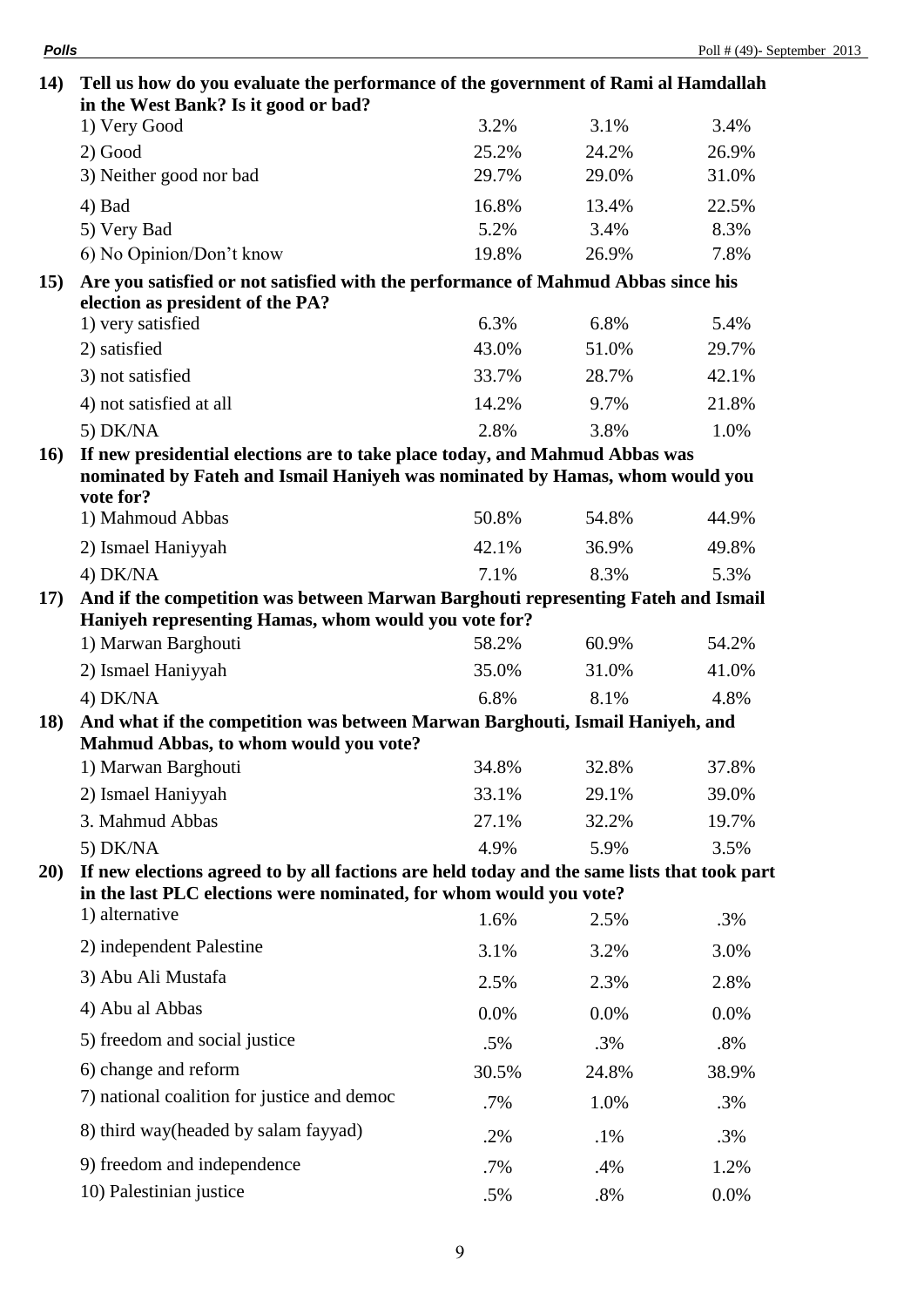| <b>Polls</b> |                                                                                                                                                                                                                      |       |       | Poll # $(49)$ - September 2013 |
|--------------|----------------------------------------------------------------------------------------------------------------------------------------------------------------------------------------------------------------------|-------|-------|--------------------------------|
|              | 11) Fateh                                                                                                                                                                                                            | 38.1% | 38.5% | 37.6%                          |
|              | 12) none of the above/ DK/NA/ Do not<br>remember                                                                                                                                                                     | 21.5% | 26.1% | 14.7%                          |
| $21 -$       | From among the following vital national goals, which in your view should the first most                                                                                                                              |       |       |                                |
| 1)           | important one and which should be the second most important goal that the Palestinian                                                                                                                                |       |       |                                |
|              | people should strive to achieve?<br>1) Israeli withdrawal to the 1967 borders and the<br>establishment of a Palestinian state in the West                                                                            |       |       |                                |
|              | Bank and the Gaza Strip with East Jerusalem as<br>its capital                                                                                                                                                        | 45.0% | 47.2% | 41.2%                          |
|              | 2) Obtain the right of return to refuges to their<br>1948 towns and villages                                                                                                                                         | 28.8% | 27.7% | 30.7%                          |
|              | 3) Establish a democratic political system that<br>respects freedoms and rights of Palestinians                                                                                                                      | 10.6% | 9.7%  | 12.3%                          |
|              | 4) Build a pious or moral individual and a<br>religious society, one that applies all Islamic<br>teachings                                                                                                           | 15.5% | 15.4% | 15.8%                          |
| $21-$<br>2)  | From among the following vital national goals, which in your view should the first most<br>important one and which should be the second most important goal that the Palestinian<br>people should strive to achieve? |       |       |                                |
|              | 1) Israeli withdrawal to the 1967 borders and the<br>establishment of a Palestinian state in the West<br>Bank and the Gaza Strip with East Jerusalem as                                                              | 20.1% | 21.1% | 18.4%                          |
|              | its capital<br>2) Obtain the right of return to refuges to their<br>1948 towns and villages                                                                                                                          | 42.1% | 41.7% | 42.7%                          |
|              | 3) Establish a democratic political system that<br>respects freedoms and rights of Palestinians                                                                                                                      | 19.5% | 18.6% | 21.1%                          |
|              | 4) Build a pious or moral individual and a<br>religious society, one that applies all Islamic<br>teachings                                                                                                           | 18.3% | 18.6% | 17.7%                          |
| 22)          | The Palestinian society confronts today various problems, like the continuation of                                                                                                                                   |       |       |                                |
|              | occupation and settlements, the spread of unemployment and poverty, the lack of                                                                                                                                      |       |       |                                |
|              | national unity due to the split between the West Bank and the Gaza Strip, the                                                                                                                                        |       |       |                                |
|              | continuatio                                                                                                                                                                                                          |       |       |                                |
|              | 1) continuation of occupation and settlements,<br>2) spread of unemployment and poverty                                                                                                                              | 23.4% | 23.0% | 24.3%                          |
|              |                                                                                                                                                                                                                      | 28.3% | 34.8% | 17.2%                          |
|              | 3) lack of national unity due to the split                                                                                                                                                                           | 18.9% | 13.4% | 28.0%                          |
|              | 4) continuation of the siege and blockade of the<br>Gaza Strip and the closure of its border<br>crossings                                                                                                            | 9.2%  | 1.9%  | 21.5%                          |
|              | 5) the spread of corruption in public institutions                                                                                                                                                                   | 16.4% | 22.6% | 6.0%                           |
|              |                                                                                                                                                                                                                      | 3.8%  | 4.3%  | 3.0%                           |

7) DK/NA 0.0% 0.0% 0.0%

**23) Some people say that the Palestinian Authority, in its two parts in the West Bank and the Gaza Strip, has become a burden on the Palestinian people while others say that it is an accomplishment for the Palestinian people. What do you think?**

1 The PA in its two parts is an accomplishment for the Palestinian people 30.3% 39.6% 14.5%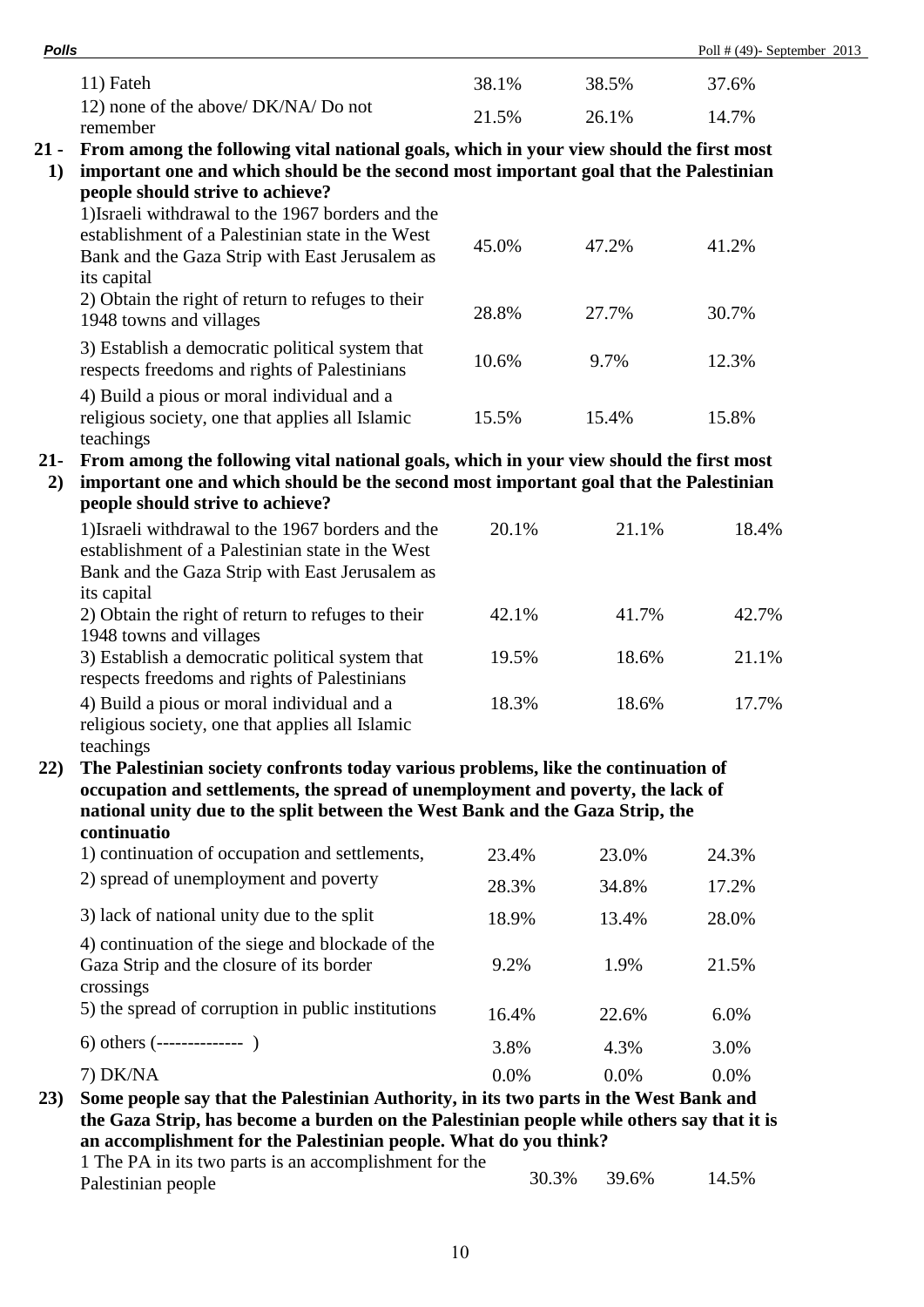|           | 2 The PA in its two parts is a burden on the Palestinian<br>people                                                                          | 36.0%          | 36.6%  | 34.8% |
|-----------|---------------------------------------------------------------------------------------------------------------------------------------------|----------------|--------|-------|
|           | 3 The PA is an accomplishment in the West Bank and a<br>burden in the Gaza Strip                                                            | 14.9%          | 10.3%  | 22.7% |
|           | 4 The PA in a burden in the West Bank and an<br>accomplishment in the Gaza Strip                                                            | 13.4%          | 7.6%   | 23.1% |
|           | 5 DK/NA                                                                                                                                     | 5.4%           | 5.8%   | 4.9%  |
| 24)       | 20 years after the signing of the Oslo Agreement, do you think it served or hurt the vital<br>national interests of the Palestinian people? |                |        |       |
|           | 1. Certainly served                                                                                                                         | 3.1%           | $.7\%$ | 7.2%  |
|           | 2.Served                                                                                                                                    | 26.3%          | 25.9%  | 27.1% |
|           | 3.Hurt                                                                                                                                      | 37.9%          | 42.0%  | 31.0% |
|           | 4. Certainly hurt                                                                                                                           | 21.6%          | 18.8%  | 26.3% |
|           | 5.DK/NA                                                                                                                                     | 11.1%          | 12.7%  | 8.4%  |
| 25)       | Do you support or oppose the continued implementation of the Olso Agreement?                                                                |                |        |       |
|           | 1. Certainly support the continued implementation of the<br>Oslo Agreement                                                                  | 6.1%           | 4.2%   | 9.3%  |
|           | 2. support the continued implementation of the Oslo<br>Agreement                                                                            | 24.5%          | 23.8%  | 25.8% |
|           | 3.oppose the continued implementation of the Oslo<br>Agreement                                                                              | 36.7%          | 41.2%  | 29.3% |
|           | 4. Certainly oppose the continued implementation of the<br>Oslo Agreement                                                                   | 23.2%          | 19.0%  | 30.4% |
|           | 5.DK/NA                                                                                                                                     | 9.4%           | 11.8%  | 5.2%  |
| 26)       | Given the developments in Egypt and the ups and downs, the progress and the setbacks                                                        |                |        |       |
|           | in the Fateh-Hamas dialogue, what are your expectations for the future of the West<br><b>Bank and the Gaza Strip?</b>                       |                |        |       |
|           | 1) unity will resume in the near future                                                                                                     | 11.9%          | 11.6%  | 12.5% |
|           | 2) unity will resume but will take a long time                                                                                              | 41.5%          | 38.8%  | 45.8% |
|           | 3) unity will not resume and two separate entities will<br>emerge                                                                           | 41.3%          | 43.0%  | 38.2% |
|           | 4) DK/NA                                                                                                                                    | 5.3%           | 6.5%   | 3.4%  |
|           | 27-1 without an agreement on a date for presidential and legislative elections                                                              |                |        |       |
|           | 1-Certainly yes                                                                                                                             | 2.2%           | 1.0%   | 4.3%  |
|           | 2-YES                                                                                                                                       | 25.6%          | 25.8%  | 25.2% |
|           | $3-NO$                                                                                                                                      | 49.5%<br>17.9% | 52.0%  | 45.4% |
|           | 4-Certainly no                                                                                                                              |                | 14.8%  | 23.0% |
|           | 5-DK-NA                                                                                                                                     | 4.8%           | 6.4%   | 2.1%  |
| 27-<br>2) | with the existing constraints on freedoms for members of Hamas in the West Bank                                                             |                |        |       |
|           | 1-Certainly yes                                                                                                                             | 1.7%           | $.6\%$ | 3.6%  |
|           | $2-YES$                                                                                                                                     | 20.3%          | 21.1%  | 19.0% |
|           | $3-NO$                                                                                                                                      | 53.5%          | 56.4%  | 48.5% |
|           | 4-Certainly no                                                                                                                              | 20.6%          | 16.1%  | 28.1% |
|           | 5-DK-NA                                                                                                                                     | 4.0%           | 5.7%   | 1.0%  |
| 27-       | with the existing constraints on freedoms for members of Fatah in the Gaza Strip                                                            |                |        |       |
| 3)        | 1-Certainly yes                                                                                                                             | 1.6%           | .7%    | 3.1%  |
|           |                                                                                                                                             |                |        |       |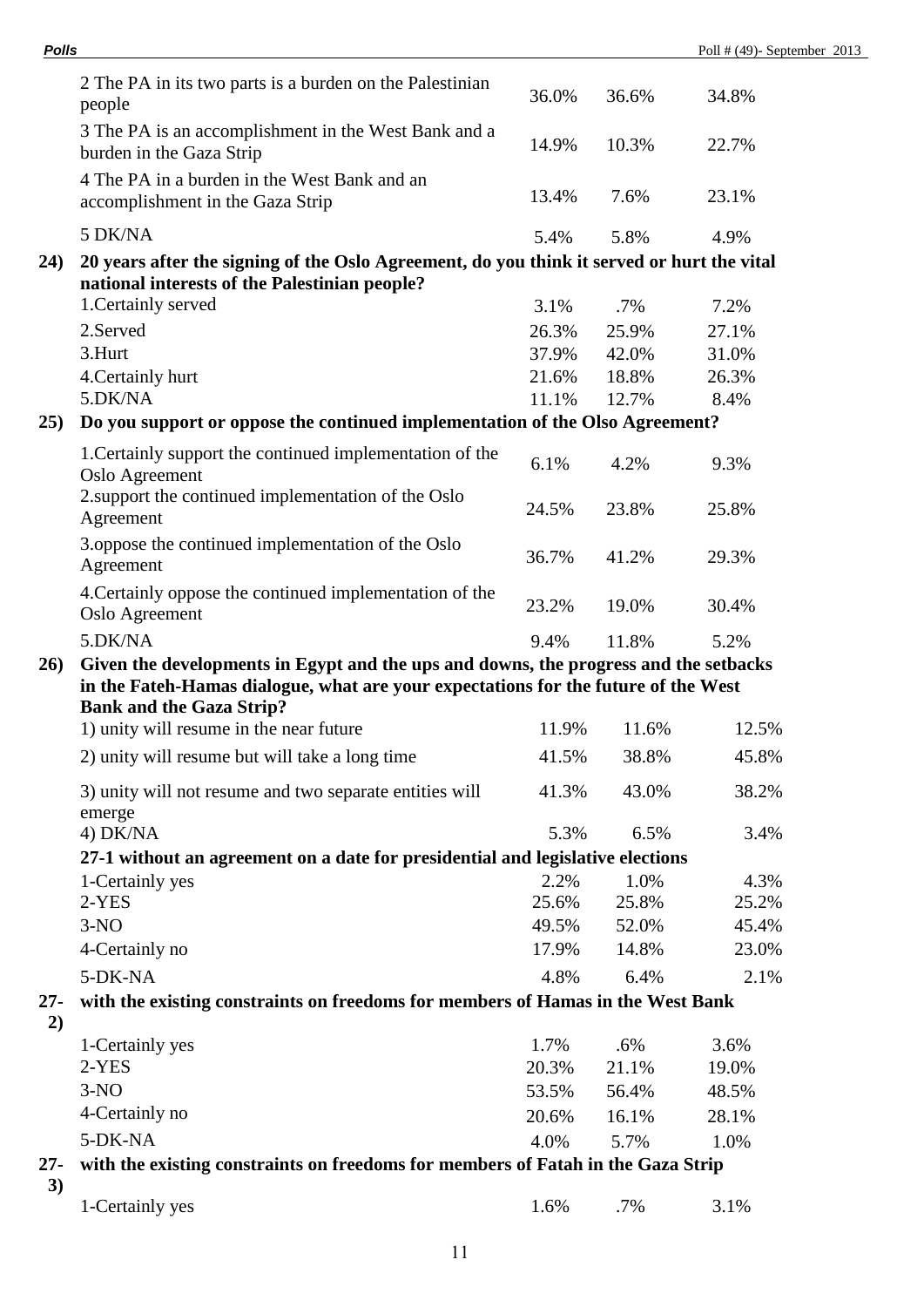| <b>Polls</b>     |                                                                                                                                                                            |       |       | Poll $\#$ (49)- September 2013 |
|------------------|----------------------------------------------------------------------------------------------------------------------------------------------------------------------------|-------|-------|--------------------------------|
|                  | $2-YES$                                                                                                                                                                    | 18.8% | 19.3% | 18.1%                          |
|                  | $3-NO$                                                                                                                                                                     | 56.0% | 57.4% | 53.6%                          |
|                  | 4-Certainly no                                                                                                                                                             | 19.3% | 16.5% | 24.0%                          |
|                  | 5-DK-NA                                                                                                                                                                    | 4.3%  | 6.2%  | 1.2%                           |
| $27 -$           | with the continuation of security coordination between the Israeli and Palestinian                                                                                         |       |       |                                |
| $\boldsymbol{4}$ | security services                                                                                                                                                          |       |       |                                |
|                  | 1-Certainly yes                                                                                                                                                            | 2.6%  | 1.0%  | 5.3%                           |
|                  | $2-YES$                                                                                                                                                                    | 30.1% | 29.8% | 30.6%                          |
|                  | $3-NO$                                                                                                                                                                     | 43.7% | 48.6% | 35.3%                          |
|                  | 4-Certainly no                                                                                                                                                             | 18.9% | 13.6% | 27.7%                          |
|                  | 5-DK-NA                                                                                                                                                                    | 4.7%  | 6.8%  | 1.2%                           |
| $27 -$<br>5)     | with Hamas insisting on preserving its armed wing, al Qassam Brigades, in the Gaza<br><b>Strip</b>                                                                         |       |       |                                |
|                  | 1-Certainly yes                                                                                                                                                            | 6.0%  | .9%   | 14.7%                          |
|                  | $2-YES$                                                                                                                                                                    | 32.8% | 27.3% | 42.1%                          |
|                  | $3-NO$                                                                                                                                                                     | 41.8% | 49.6% | 28.7%                          |
|                  | 4-Certainly no                                                                                                                                                             | 13.8% | 13.9% | 13.6%                          |
|                  | 5-DK-NA                                                                                                                                                                    | 5.6%  | 8.4%  | .9%                            |
| $27 -$           | with the PA in the West Bank continuing to recognize Israel and the Oslo agreement                                                                                         |       |       |                                |
| 6                |                                                                                                                                                                            |       |       |                                |
|                  | 1-Certainly yes                                                                                                                                                            | 2.0%  | 1.0%  | 3.6%                           |
|                  | $2-YES$                                                                                                                                                                    | 31.0% | 26.8% | 38.2%                          |
|                  | $3-NO$                                                                                                                                                                     | 46.1% | 50.4% | 38.8%                          |
|                  | 4-Certainly no                                                                                                                                                             | 15.3% | 13.5% | 18.5%                          |
|                  | 5-DK-NA                                                                                                                                                                    | 5.6%  | 8.3%  | 1.0%                           |
| $27 -$<br>7)     | with Hamas refusing to accept agreements signed between the PLO and Israel                                                                                                 |       |       |                                |
|                  | 1-Certainly yes                                                                                                                                                            | 3.1%  | .6%   | 7.4%                           |
|                  | $2-YES$                                                                                                                                                                    | 25.6% | 21.2% | 33.1%                          |
|                  | $3-NO$                                                                                                                                                                     | 49.8% | 56.0% | 39.3%                          |
|                  | 4-Certainly no                                                                                                                                                             | 15.2% | 12.9% | 19.2%                          |
|                  | 5-DK-NA                                                                                                                                                                    | 6.2%  | 9.3%  | 1.0%                           |
| 28)              | Some say that the Gaza Strip is now a territory occupied by Israel just like the West                                                                                      |       |       |                                |
|                  | Bank while others say that the Gaza Strip is no longer occupied and that it is in fact                                                                                     |       |       |                                |
|                  | liberated. What do you think? Is the Strip occupied or liberated?                                                                                                          |       |       |                                |
|                  | 1- occupied                                                                                                                                                                | 55.9% | 64.4% | 41.8%                          |
|                  | 2-liberated                                                                                                                                                                | 18.9% | 15.1% | 25.3%                          |
|                  | 3- partly occupied and partly liberated                                                                                                                                    | 24.7% | 20.1% | 32.5%                          |
|                  | 4- DK/NA                                                                                                                                                                   | .4%   | .4%   | $.5\%$                         |
| 29)              | In the context of the talk about the financial crisis in the West Bank, some wonder about                                                                                  |       |       |                                |
|                  | the necessity of continuing to pay salaries for PA employees in the Gaza Strip, some of                                                                                    |       |       |                                |
|                  | whom do not work because the PA has asked them to boycott the Hamas government. In<br>your view, should the government of Rami al Hamdallah continue to pay salaries to PA |       |       |                                |
|                  | employees in the Gaza Strip who used to work for the PA before the split?                                                                                                  |       |       |                                |
|                  | 1-Certainly yes                                                                                                                                                            | 29.1% | 22.4% | 40.2%                          |
|                  | 2-YES                                                                                                                                                                      | 47.6% | 48.2% | 46.4%                          |
|                  | $3-NO$                                                                                                                                                                     | 16.4% | 20.5% | 9.6%                           |
|                  | 4-Certainly no                                                                                                                                                             | 3.5%  | 3.3%  | 3.8%                           |
|                  | 5-DK-NA                                                                                                                                                                    | 3.4%  | 5.5%  | 0.0%                           |
|                  |                                                                                                                                                                            |       |       |                                |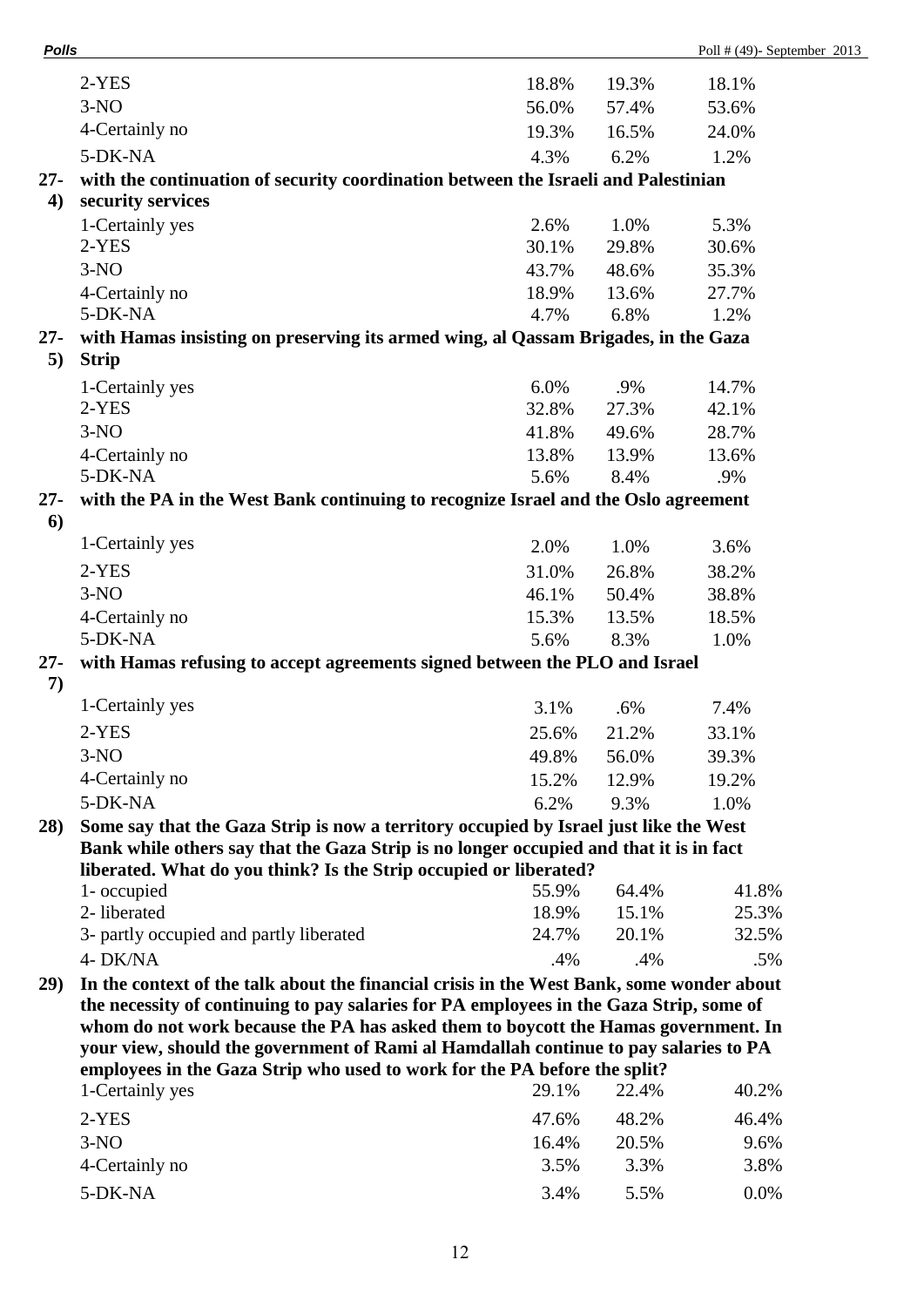**30) If the Hamdallah government stopped payment of salaries to PA employees in the Gaza Strip, those who used to work for the PA before the split, do you think the Hamas government alone would be able to provide all the financial needs of the Strip?**

| government alone would be able to provide an the miancial needs of the Strip. |       |          |       |  |
|-------------------------------------------------------------------------------|-------|----------|-------|--|
| 1-Certainly yes                                                               | 8.1%  | $9.0\%$  | 6.7%  |  |
| $2-YES$                                                                       | 31.7% | 39.3%    | 19.0% |  |
| $3-NO$                                                                        | 37.7% | 35.2%    | 41.9% |  |
| 4-Certainly no                                                                | 13.2% | 4.4%     | 28.0% |  |
| 5-DK-NA                                                                       | 9.3%  | $12.1\%$ | 4.5%  |  |

**31) If the split between the West Bank and the Gaza Strip is to last much longer, would it become necessary in that case to hold new legislative and presidential elections even if separately in each area and even under conditions of split?**

| 1-Certainly yes | 9.4%  | 8.0%  | 11.8% |
|-----------------|-------|-------|-------|
| $2-YES$         | 37.4% | 39.7% | 33.6% |
| $3-NO$          | 39.6% | 38.7% | 41.1% |
| 4-Certainly no  | 10.7% | 10.0% | 11.8% |
| 5-DK-NA         | 3.0%  | 3.6%  | 1.8%  |

**32) There is talk about the establishment of a special relationship with Jordan, such as a confederation between Jordan and the Palestinian state. Do you support or oppose the establishment of such a confederation now or in the future after the ending of the Israeli occupation?**

| (1) I support the establishment of a confederation<br>between Jordan and the Palestinian state now                    | 24.5% | 25.2% | 23.3% |
|-----------------------------------------------------------------------------------------------------------------------|-------|-------|-------|
| (2) I support the establishment of a confederation<br>between Jordan and the Palestinian state in the future<br>after | 19.0% | 15.3% | 25.2% |
| (3) I do not support the establishment of a confederation<br>with Jordan now or in the future                         | 48.2% | 54.0% | 38.4% |
| $(4)$ DK/NA                                                                                                           | 8.3%  | 5.5%  | 13.1% |

**33) In light of the developments in Egypt today, do you find yourself sympathizing with the army and the current government and the forces that support them or do you sympathize with president Morsi, the Muslim Brothers and the forces that support them?**

| 1-Certainly with the army and current government and<br>the forces supporting them  | 13.0% | 10.4% | 17.5% |
|-------------------------------------------------------------------------------------|-------|-------|-------|
| 2-With the army and current government and the forces<br>supporting them            | 13.5% | 13.7% | 13.3% |
| 3-With president Morsi, Muslim Brothers and the forces<br>supporting them           | 29.3% | 31.8% | 25.1% |
| 4-Certainly with president Morsi, Muslim Brothers and<br>the forces supporting them | 11.9% | 6.4%  | 21.3% |
| 5-I do not sympathize with either side                                              | 27.7% | 31.7% | 21.1% |
| 6-DK/NA                                                                             | 4.4%  | 6.0%  | 1.6%  |

**34) Do you think that the latest developments in Egypt including the dismissal of Morsi and the events that followed will contribute toward strengthening or weakening the chances for reunifying the West Bank and the Gaza Strip?**

| 1-Certainly weakening the chances     | 19.4% | 16.9% | 23.6% |
|---------------------------------------|-------|-------|-------|
| 2-weakening the chances               | 37.6% | 39.2% | 34.8% |
| 3-strengthening the chances           | 9.0%  | 7.5%  | 11.5% |
| 4-Certainly strengthening the chances | 4.5%  | 3.4%  | 6.4%  |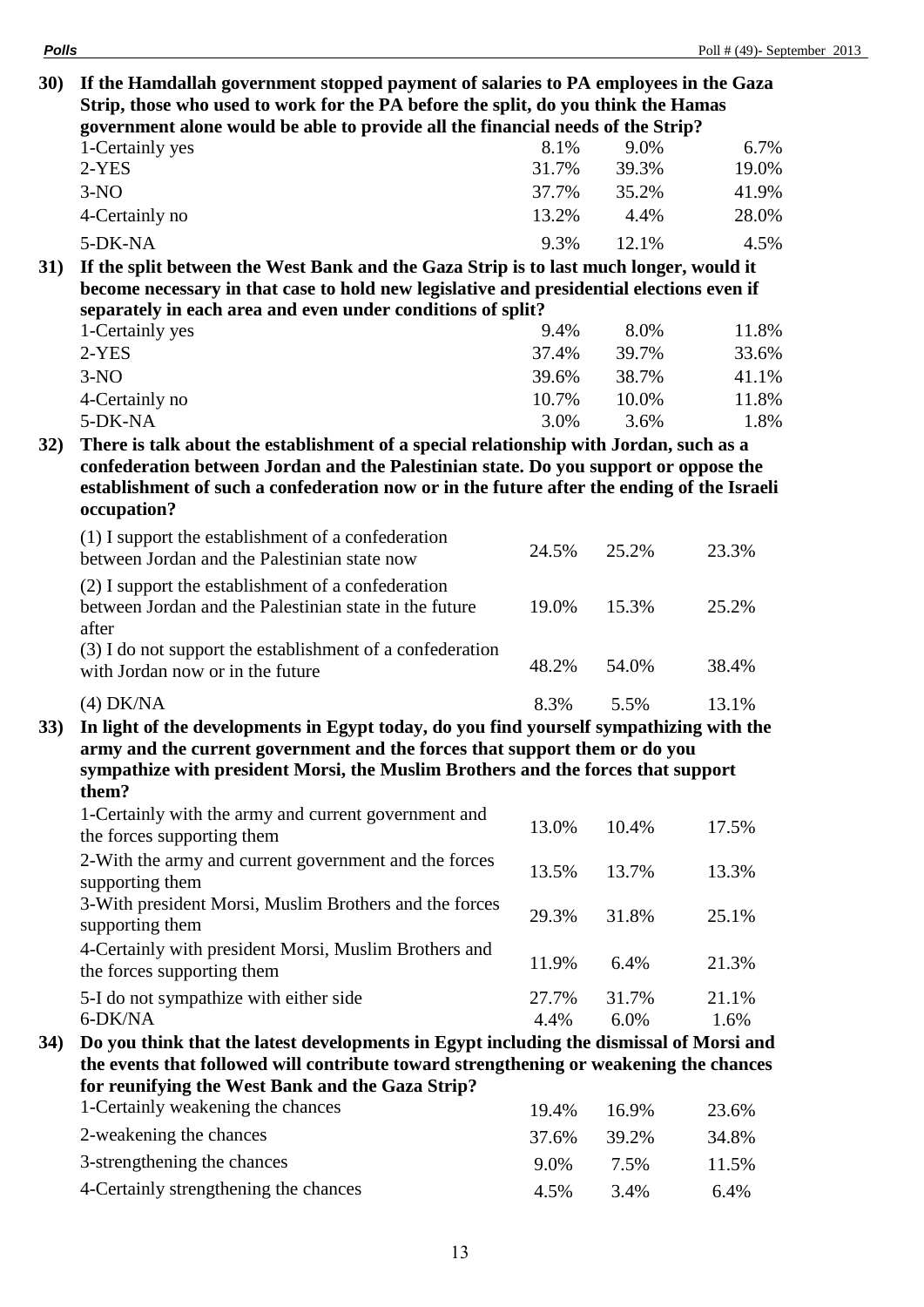| <b>Polls</b> |                                                                                                                                                                                           |       |       | Poll $\#$ (49)-September 2013 |  |  |  |
|--------------|-------------------------------------------------------------------------------------------------------------------------------------------------------------------------------------------|-------|-------|-------------------------------|--|--|--|
|              | 5-Will not have an impact on the chances for unification                                                                                                                                  | 25.0% | 26.6% | 22.3%                         |  |  |  |
|              | 6-DK/NA                                                                                                                                                                                   | 4.5%  | 6.3%  | 1.5%                          |  |  |  |
| 35)          | What about the chances for reconciliation between Fatah and Hamas now after the                                                                                                           |       |       |                               |  |  |  |
|              | change of the president and government in Egypt? Will the chances increase, decrease,<br>or remain as they were before?                                                                   |       |       |                               |  |  |  |
|              | 1-Certainly increase                                                                                                                                                                      | 2.6%  | 1.9%  | 3.9%                          |  |  |  |
|              | 2-Increase                                                                                                                                                                                | 16.7% | 15.4% | 18.9%                         |  |  |  |
|              | 3-Decrease                                                                                                                                                                                | 38.7% | 39.6% | 37.3%                         |  |  |  |
|              | 4-Certainly decrease                                                                                                                                                                      | 8.3%  | 5.8%  | 12.5%                         |  |  |  |
|              | 5-Will remain as before                                                                                                                                                                   | 28.5% | 30.1% | 25.9%                         |  |  |  |
|              | 6-DK/NA                                                                                                                                                                                   | 5.1%  | 7.2%  | 1.6%                          |  |  |  |
| 36)          | In your view, is the change of president and government in Egypt with led to the<br>dismissal of president Morsi good or bad for the Palestinians?                                        |       |       |                               |  |  |  |
|              | 1-Certainly good                                                                                                                                                                          | 3.0%  | .4%   | 7.3%                          |  |  |  |
|              | 2-Good                                                                                                                                                                                    | 18.7% | 15.3% | 24.4%                         |  |  |  |
|              | 3-Bad                                                                                                                                                                                     | 45.3% | 51.4% | 35.1%                         |  |  |  |
|              | 4-Certainly bad                                                                                                                                                                           | 19.2% | 15.5% | 25.3%                         |  |  |  |
|              | 5-DK/NA                                                                                                                                                                                   | 13.8% | 17.4% | 7.9%                          |  |  |  |
| <b>37</b> )  | In your view, how will the development in Egypt affect Hamas's authority in the Gaza<br>Strip? Will it strengthen or weaken it or will have no impact on it?                              |       |       |                               |  |  |  |
|              | 1- certainly It will strengthen it                                                                                                                                                        | 1.6%  | .8%   | 2.8%                          |  |  |  |
|              | 2-It will strengthen                                                                                                                                                                      | 8.4%  | 7.2%  | 10.3%                         |  |  |  |
|              | 3- it will weaken it                                                                                                                                                                      | 50.0% | 54.5% | 42.4%                         |  |  |  |
|              | 4- certainly it will weaken it                                                                                                                                                            | 16.8% | 13.7% | 22.2%                         |  |  |  |
|              | 5-no empact                                                                                                                                                                               | 19.7% | 18.8% | 21.2%                         |  |  |  |
|              | 6-DK/NA                                                                                                                                                                                   | 3.5%  | 5.1%  | 1.0%                          |  |  |  |
| <b>38</b> )  | Do you support or oppose the decision by President Abbas to return to negotiations with<br><b>Israel?</b>                                                                                 |       |       |                               |  |  |  |
|              | 1 -Definitely support                                                                                                                                                                     | 7.3%  | 7.8%  | 6.4%                          |  |  |  |
|              | 2- support                                                                                                                                                                                | 40.2% | 45.3% | 31.5%                         |  |  |  |
|              | 3-oppose                                                                                                                                                                                  | 32.7% | 30.0% | 37.2%                         |  |  |  |
|              | 4- definitely oppose                                                                                                                                                                      | 16.5% | 12.5% | 23.3%                         |  |  |  |
|              | 5-DK/NA                                                                                                                                                                                   | 3.4%  | 4.4%  | 1.7%                          |  |  |  |
| <b>39</b> )  | What do you expect to happen between Palestinians and Israelis now after the return of<br>the two sides to negotiations and after the release of some Palestinian prisoners by<br>Israel? |       |       |                               |  |  |  |
|              | 1) the two sides will continue to negotiate                                                                                                                                               | 35.9% | 35.8% | 36.2%                         |  |  |  |
|              | 2) the two sides will continue to negotiate but some<br>armed attacks will take place                                                                                                     | 25.5% | 24.9% | 26.5%                         |  |  |  |
|              | 3) Negotiations will stop soon and armed attacks will<br>take place                                                                                                                       | 17.1% | 16.1% | 18.9%                         |  |  |  |
|              | 4) Negotiations will stop soon and there will be no armed<br>attacks                                                                                                                      | 15.9% | 16.9% | 14.3%                         |  |  |  |
|              | 5) DK/NA                                                                                                                                                                                  | 5.5%  | 6.4%  | 4.1%                          |  |  |  |
| 40)          | Now after the resumption of permanent status negotiations, in your view will the<br>Palestinian and Israeli sides succeed this time in reaching a peace agreement?                        |       |       |                               |  |  |  |
|              | 1-Certainly will succeed                                                                                                                                                                  | 1.6%  | .9%   | 2.7%                          |  |  |  |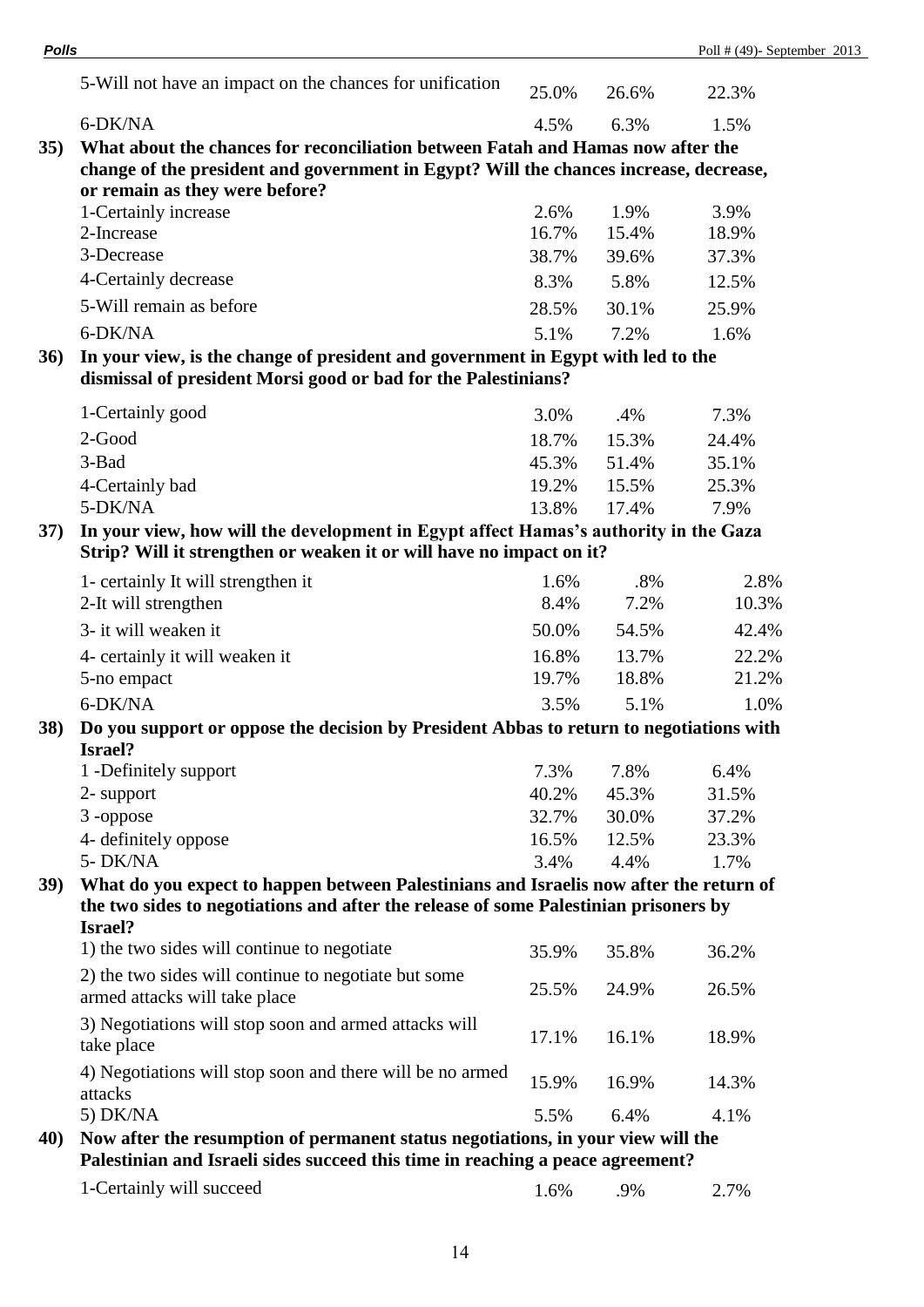|     | 2-Will succeed                                                                                                                                                                                                                                                                       | 24.3% | 23.2% | 26.2% |
|-----|--------------------------------------------------------------------------------------------------------------------------------------------------------------------------------------------------------------------------------------------------------------------------------------|-------|-------|-------|
|     | 3-Will not succeed                                                                                                                                                                                                                                                                   | 52.2% | 56.8% | 44.4% |
|     | 4-Certainly will not succeed                                                                                                                                                                                                                                                         | 17.3% | 15.3% | 20.7% |
|     | 5-DN/NA                                                                                                                                                                                                                                                                              | 4.6%  | 3.8%  | 6.1%  |
| 41) | If the two sides succeed in reaching a peace agreement and president Abbas asked the<br>Palestinian public to vote in favor of this agreement in a referendum, do you think the<br>majority of the public will vote in favor or against the peace agreement?<br>1-Certainly in favor | 11.1% | 9.9%  | 13.1% |
|     | 2-In favor                                                                                                                                                                                                                                                                           | 42.1% | 44.7% | 37.8% |
|     | 3-Against                                                                                                                                                                                                                                                                            | 22.2% | 20.6% | 24.9% |
|     | 4-Certainly against                                                                                                                                                                                                                                                                  | 14.5% | 12.9% | 17.1% |
|     | 5-DK/NA                                                                                                                                                                                                                                                                              | 10.1% | 11.8% | 7.1%  |
| 42) | If you had to decide on the question of the return to negotiations and you were forced to<br>select one condition to be imposed on the Israeli side, which of the following you would<br>select?                                                                                     |       |       |       |
|     | 1-The release of 104 of the old detainees                                                                                                                                                                                                                                            | 30.6% | 32.3% | 27.8% |
|     | 2-Israeli acceptance of a settlement freeze                                                                                                                                                                                                                                          | 13.9% | 14.8% | 12.3% |
|     | 3-Israeli acceptance of the 1967 lines as a basis for<br>border negotiations                                                                                                                                                                                                         | 28.3% | 29.6% | 26.2% |
|     | 4-I do not support return to negotiations                                                                                                                                                                                                                                            | 24.3% | 20.2% | 31.1% |
|     | 5-DK/NA                                                                                                                                                                                                                                                                              | 2.9%  | 3.0%  | 2.7%  |
| 43) | Current negotiations are set to continue for 9 months. Do you expect them to continue<br>that long or will they in your view stop before that?                                                                                                                                       |       |       |       |
|     | 1-Continue the whole period                                                                                                                                                                                                                                                          | 32.2% | 35.5% | 26.6% |
|     | 2-Will stop a little before the end of the period                                                                                                                                                                                                                                    | 35.2% | 33.0% | 38.9% |
|     | 3-Will stop long before the end of the period                                                                                                                                                                                                                                        | 24.0% | 21.9% | 27.6% |
|     | 4-DK/NA                                                                                                                                                                                                                                                                              | 8.5%  | 9.5%  | 6.8%  |
| 44) | Now that the Palestinian and Israeli sides have returned to negotiations, what are your<br>expectations for the economic conditions in the West Bank? Will they improve or<br>worsen or stay as they were before the resumption of negotiations?<br>1-Will improve                   | 30.9% | 29.8% | 32.8% |
|     | 2-Will worsen                                                                                                                                                                                                                                                                        | 31.3% | 35.6% | 24.1% |
|     | 3-Will stay as before                                                                                                                                                                                                                                                                | 34.8% | 32.1% | 39.5% |
|     | 4-DK/NA                                                                                                                                                                                                                                                                              | 2.9%  | 2.5%  | 3.6%  |
| 45) | And what about the checkpoints and other Israeli imposed limitations in the West Bank,<br>will they increase or decrease or remain as before?                                                                                                                                        |       |       |       |
|     | 1-Will increase                                                                                                                                                                                                                                                                      | 36.9% | 40.4% | 31.1% |
|     | 2-Will decrease                                                                                                                                                                                                                                                                      | 27.2% | 24.8% | 31.2% |
|     | 3-Will stay as before                                                                                                                                                                                                                                                                | 33.8% | 32.8% | 35.4% |
|     | 4-DK/NA                                                                                                                                                                                                                                                                              | 2.1%  | 2.0%  | 2.3%  |
| 46) | And what about settlement construction? Will it increase or decrease or remain as<br>before?                                                                                                                                                                                         |       |       |       |
|     | 1-Will increase<br>2-Will decrease                                                                                                                                                                                                                                                   | 64.5% | 75.4% | 46.2% |
|     |                                                                                                                                                                                                                                                                                      | 15.0% | 10.0% | 23.6% |
|     | 3-Will stay as before                                                                                                                                                                                                                                                                | 18.5% | 13.0% | 27.7% |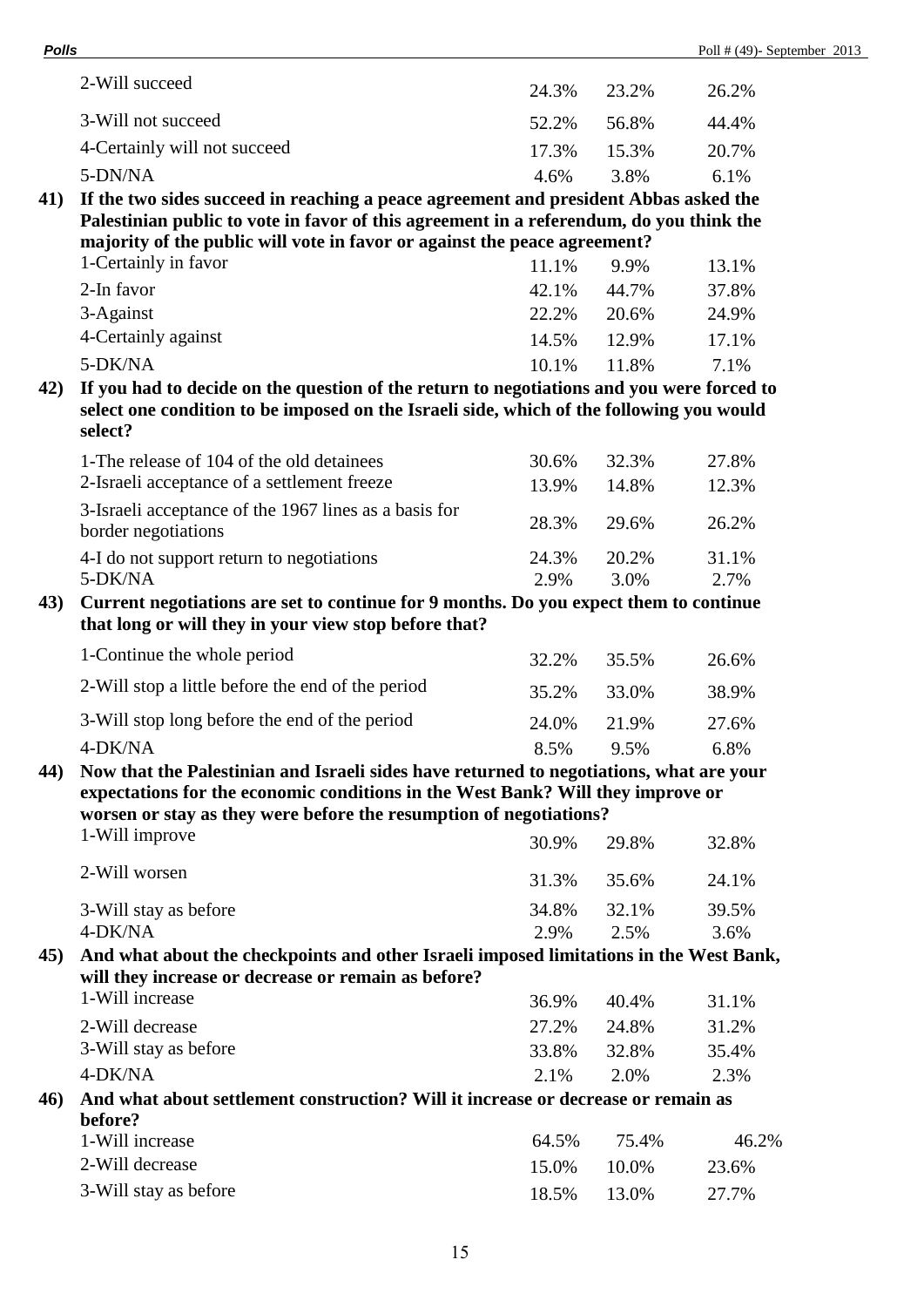| <b>Polls</b><br>$(49)$ -<br>$\overline{1}$<br>Poll<br>September |
|-----------------------------------------------------------------|
|-----------------------------------------------------------------|

|     | 4-DK/NA                                                                                       | 2.0%  | 1.7%  | 2.5%  |  |  |
|-----|-----------------------------------------------------------------------------------------------|-------|-------|-------|--|--|
| 47) | And what about your expectations regarding Palestinian and international efforts to           |       |       |       |  |  |
|     | isolate Israel? Will they increase or decrease or remain as before?                           |       |       |       |  |  |
|     | 1-Will increase                                                                               | 25.8% | 28.5% | 21.2% |  |  |
|     | 2-Will decrease                                                                               | 28.0% | 27.1% | 29.4% |  |  |
|     | 3-Will stay as before                                                                         | 42.1% | 39.9% | 45.7% |  |  |
|     | 4-DK/NA                                                                                       | 4.2%  | 4.5%  | 3.6%  |  |  |
| 48) | And what about your expectations regarding international support for the Palestinians?        |       |       |       |  |  |
|     | Will it increase or decrease or remain as before?                                             |       |       |       |  |  |
|     | 1-Will increase                                                                               | 40.1% | 44.0% | 33.5% |  |  |
|     | 2-Will decrease                                                                               | 19.7% | 16.6% | 25.0% |  |  |
|     | 3-Will stay as before                                                                         | 37.4% | 36.9% | 38.1% |  |  |
|     | 4-DK/NA                                                                                       | 2.8%  | 2.5%  | 3.4%  |  |  |
| 49) | Do you support or oppose the solution based on the establishment of a Palestinian State       |       |       |       |  |  |
|     | alongside Israel known as the two States solution?                                            |       |       |       |  |  |
|     | 1) certainly support                                                                          | 5.9%  | 6.4%  | 5.1%  |  |  |
|     | 2) support                                                                                    | 44.8% | 48.5% | 38.4% |  |  |
|     | 3) oppose                                                                                     | 36.1% | 35.7% | 36.7% |  |  |
|     | 4) certainly oppose                                                                           | 11.4% | 7.1%  | 18.5% |  |  |
|     | 5) DK/NA                                                                                      | 1.9%  | 2.2%  | 1.3%  |  |  |
| 50) | Some believe that the two-state solution, an independent Palestinian state alongside the      |       |       |       |  |  |
|     | state of Israel, is no longer viable due to settlement expansion while others believe that it |       |       |       |  |  |
|     | is still viable today as settlements can be dismantled or evacuated when an agreement is      |       |       |       |  |  |
|     | reached. What do you think?                                                                   |       |       |       |  |  |
|     | 1. certainly the two-state solution is no longer viable                                       | 24.9% | 20.7% | 31.9% |  |  |
|     | 2. the two state solution is no longer viable                                                 | 34.5% | 34.8% | 34.1% |  |  |
|     | 3. the two-state solution remains viable today                                                | 28.2% | 32.0% | 21.9% |  |  |
|     | 4. Certainly, the two-state solution remains viable today                                     | 8.1%  | 7.9%  | 8.3%  |  |  |
|     | 5. DK/NA                                                                                      | 4.3%  | 4.7%  | 3.7%  |  |  |
|     |                                                                                               |       |       |       |  |  |

**51) Talk has recently increased about the inevitable failure of the two state solution and the need to demand the formulation of a solution based on the establishment of one state in all Palestinian areas and Israel, one in which Arabs and Jews enjoy equality. Do you support or oppose this view?**

| 1) certainly support | 4.3%  | 5.0%  | 3.0%  |
|----------------------|-------|-------|-------|
| 2) support           | 24.3% | 27.9% | 18.3% |
| 3) oppose            | 50.1% | 50.6% | 49.4% |
| 4) certainly oppose  | 20.0% | 14.9% | 28.6% |
| $5)$ DK/NA           | 1.3%  | 1.7%  | .6%   |

**52) Now more than 45 years after the Israeli occupation of the West Bank and the Gaza Strip, what in your view are the chances for the establishment of an independent Palestinian state next to the state of Israel in the next five years? Are they high, medium, low, or none existent?**

| 1) None existent | 30.3% 29.5% | 31.7% |
|------------------|-------------|-------|
| $2)$ Low         | 41.9% 43.9% | 38.6% |
| 3) Medium        | 23.5% 23.4% | 23.6% |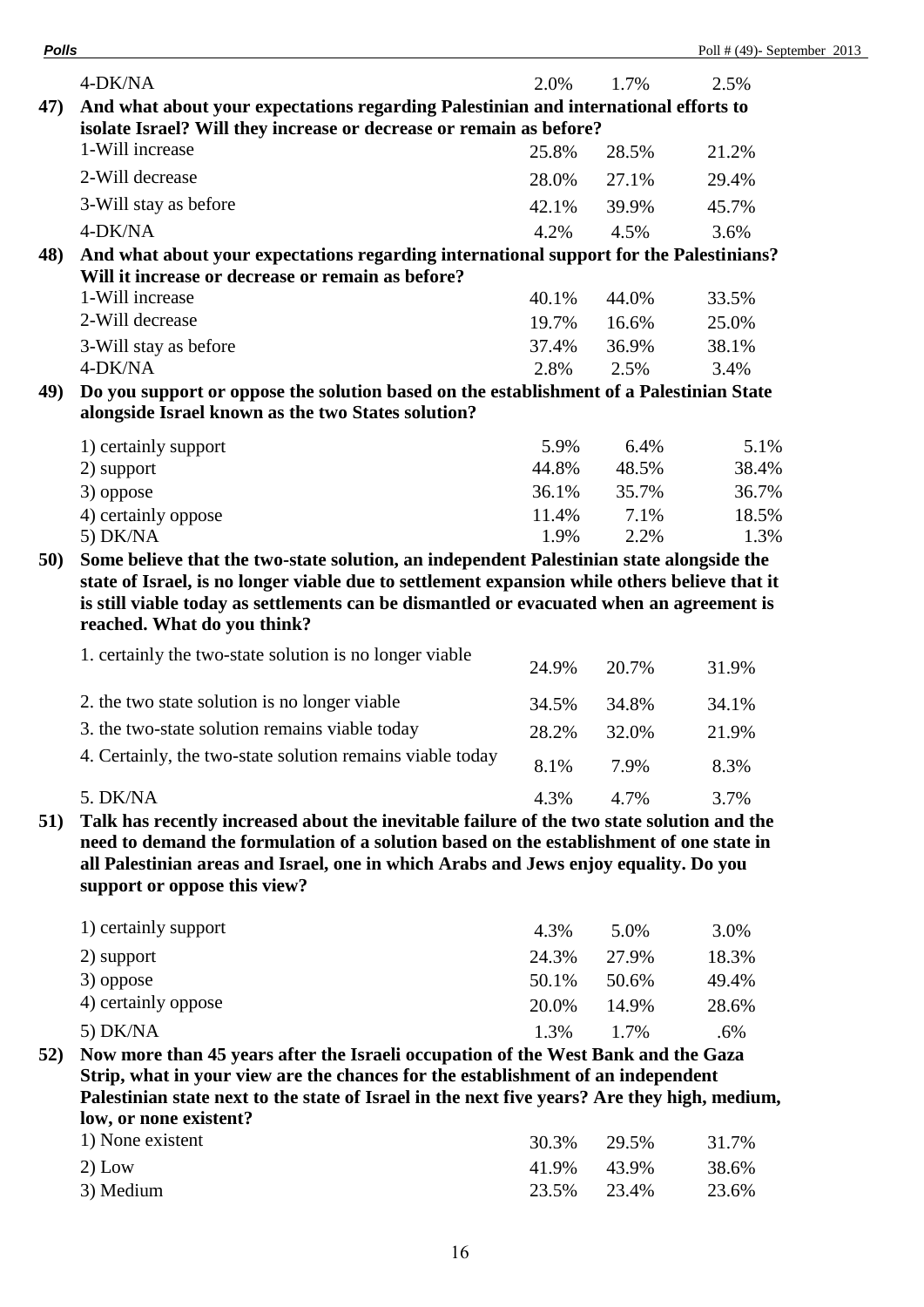| <b>Polls</b> |                                                                                                                                                                                                                                                                                                                                                                                                                                                                                                                                                                                                                            |       |        | Poll # $(49)$ - September 2013 |
|--------------|----------------------------------------------------------------------------------------------------------------------------------------------------------------------------------------------------------------------------------------------------------------------------------------------------------------------------------------------------------------------------------------------------------------------------------------------------------------------------------------------------------------------------------------------------------------------------------------------------------------------------|-------|--------|--------------------------------|
|              | 4) High                                                                                                                                                                                                                                                                                                                                                                                                                                                                                                                                                                                                                    | 2.7%  | 2.0%   | 4.0%                           |
|              | 5) DK/NA                                                                                                                                                                                                                                                                                                                                                                                                                                                                                                                                                                                                                   | 1.5%  | 1.2%   | 2.1%                           |
| 53)          | To what extent are you worried or not worried that you or a member of your family<br>could be hurt by Israel in your daily life or that your land would be confiscated or home<br>demolished?                                                                                                                                                                                                                                                                                                                                                                                                                              |       |        |                                |
|              | 1. Very Worried                                                                                                                                                                                                                                                                                                                                                                                                                                                                                                                                                                                                            | 25.7% | 27.7%  | 22.5%                          |
|              | 2-Worried                                                                                                                                                                                                                                                                                                                                                                                                                                                                                                                                                                                                                  | 49.9% | 46.7%  | 55.4%                          |
|              | 3. Not worried                                                                                                                                                                                                                                                                                                                                                                                                                                                                                                                                                                                                             | 20.6% | 22.2%  | 17.8%                          |
|              | 4. Not worried at all                                                                                                                                                                                                                                                                                                                                                                                                                                                                                                                                                                                                      | 3.6%  | 3.4%   | 3.9%                           |
|              | 5.DK/NA                                                                                                                                                                                                                                                                                                                                                                                                                                                                                                                                                                                                                    | .2%   | $.1\%$ | .4%                            |
| 54)          | What do you think are the aspirations of Israel for the long run?                                                                                                                                                                                                                                                                                                                                                                                                                                                                                                                                                          |       |        |                                |
|              | 1. Withdrawal from the territories it occupied in 1967<br>after guaranteeing its security                                                                                                                                                                                                                                                                                                                                                                                                                                                                                                                                  | 6.9%  | 5.7%   | 9.0%                           |
|              | 2. Withdrawal form part of the occupied territories after<br>guaranteeing its security                                                                                                                                                                                                                                                                                                                                                                                                                                                                                                                                     | 12.3% | 10.8%  | 14.8%                          |
|              | 3. Annexation of the West Bank while denying political<br>rights of Palestinian citizens                                                                                                                                                                                                                                                                                                                                                                                                                                                                                                                                   | 21.2% | 16.7%  | 28.8%                          |
|              | 4. Extending the borders of the state of Israel to cover all<br>the area between the Jordan River and the Mediterranean<br>Sea and expelling its Arab citizens                                                                                                                                                                                                                                                                                                                                                                                                                                                             | 58.5% | 65.6%  | 46.6%                          |
|              | 5. DK/NA                                                                                                                                                                                                                                                                                                                                                                                                                                                                                                                                                                                                                   | 1.1%  | 1.2%   | .9%                            |
| 55)          | And what do you think are the aspirations of the Palestinian Authority and the PLO for                                                                                                                                                                                                                                                                                                                                                                                                                                                                                                                                     |       |        |                                |
|              | the long run?                                                                                                                                                                                                                                                                                                                                                                                                                                                                                                                                                                                                              |       |        |                                |
|              | 1) Regain some of the territories conquered in the 1967<br>war Withdrawal from the territories it occupied in 1967<br>after guaranteeing its security                                                                                                                                                                                                                                                                                                                                                                                                                                                                      | 35.4% | 37.2%  | 32.3%                          |
|              | 2) Regain all the territories conquered in the 1967 war                                                                                                                                                                                                                                                                                                                                                                                                                                                                                                                                                                    | 30.9% | 26.3%  | 38.8%                          |
|              | 3) Conquer the State of Israel and regain control over the<br>pre 1948 Palestine                                                                                                                                                                                                                                                                                                                                                                                                                                                                                                                                           | 12.0% | 9.7%   | 15.9%                          |
|              | 4) Conquer the State of Israel and destroy much of the<br>Jewish population in Israel                                                                                                                                                                                                                                                                                                                                                                                                                                                                                                                                      | 9.8%  | 11.8%  | 6.6%                           |
|              | 5) DK/NA                                                                                                                                                                                                                                                                                                                                                                                                                                                                                                                                                                                                                   | 11.8% | 15.1%  | 6.4%                           |
| 56)          | According to the Saudi plan, Israel will retreat from all territories occupied in 1967<br>including Gaza the West Bank, Jerusalem and the Golan Heights, and a Palestinian<br>state will be established. The refugees problem will be resolved through negotiation in a<br>just and agreed upon manner and in accordance with UN resolution 194 which allows<br>return of refugees to Israel and compensation. In return, all Arab states will recognize<br>Israel and its right to secure borders, will sign peace treaties with her and establish<br>normal diplomatic relations. Do you agree or disagree to this plan? |       |        |                                |
|              | 1) certainly agree                                                                                                                                                                                                                                                                                                                                                                                                                                                                                                                                                                                                         | 6.9%  | 5.6%   | 9.1%                           |
|              |                                                                                                                                                                                                                                                                                                                                                                                                                                                                                                                                                                                                                            |       |        |                                |

|                       | ,,, <i>,</i> ,,, | $\sim \cdot$ $\sim$ $\cdot$ $\cdot$ | 2.170 |
|-----------------------|------------------|-------------------------------------|-------|
| 2) agree              | 44.7%            | 45.8%                               | 42.9% |
| 3) disagree           | 33.5%            | 36.1%                               | 29.0% |
| 4) certainly Disagree | 11.9%            | 8.2%                                | 18.1% |
| 5) DK/NA              | 3.0%             | 4.2%                                | .9%   |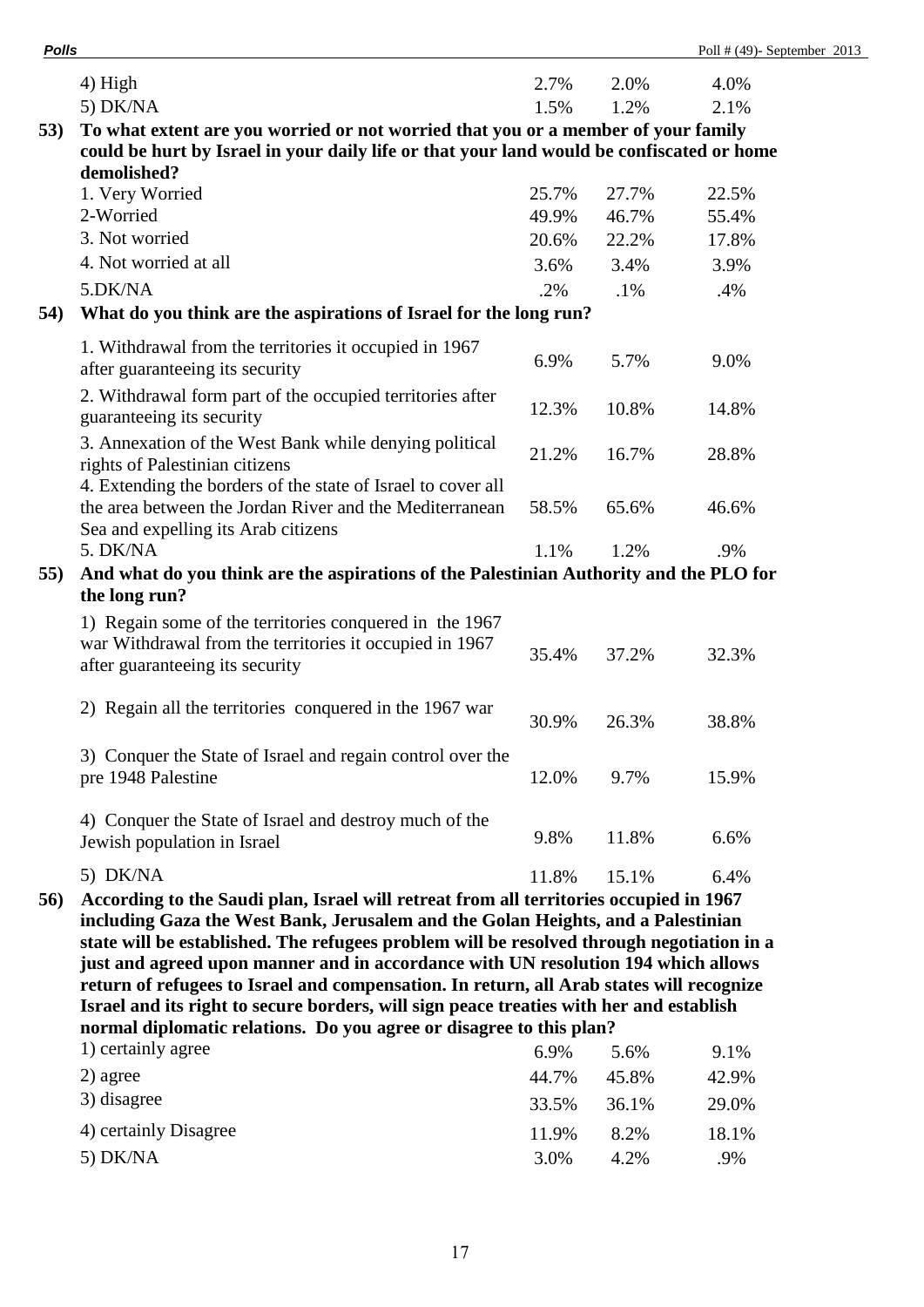**57) There is a proposal that after the establishment of an independent Palestinian state and the settlement of all issues in dispute, including the refugees and Jerusalem issues, there will be a mutual recognition of Israel as the state of the Jewish people and Palestine as the state of the Palestinians people. Do you agree or disagree to this proposal?** 1) certainly agree 3.6% 3.4% 4.0% 2) agree 36.1% 38.6% 31.8% 3) disagree 42.2% 43.8% 39.5% 4) certainly Disagree 15.9% 11.3% 23.5% 5) DK/NA 2.3% 2.9% 1.3% **58- Abandon the two state solution and demand the establishment of one state for 3) Palestinians and Israelis** 1) certainly support 2.3% 2.0% 2.8% 2) support 23.6% 25.9% 19.7% 3) oppose 54.6% 59.8% 46.0% 4) certainly oppose 18.1% 10.6% 30.8% 5) DK/NA 1.4% 1.8% .7% **58- 4) Resort to popular non violent and unarmed resistance** 1) certainly support 6.3% 5.3% 8.0% 2) support 53.8% 54.4% 52.9% 3) oppose 33.2% 35.6% 29.1% 4) certainly oppose 5.4% 2.9% 9.7% 5) DK/NA  $1.2\%$   $1.8\%$  .2% **58- 5) Return to the armed intifada and confrontations** 1) certainly support 10.1% 4.3% 20.0% 2) support 25.2% 21.4% 31.7% 3) oppose 52.5% 60.9% 38.3% 4) certainly oppose 10.9% 11.7% 9.8% 5) DK/NA 23% 2.3% **58- 6) Dissolve the Palestinian Authority** 1) certainly support 12.6% 9.1% 7.0% 12.6% 2) support 26.3% 22.4% 32.9% 3) oppose 48.4% 54.9% 37.5% 4) certainly oppose 12.4% 12.0% 13.1% 5) DK/NA 3.8% 3.6% 4.0% **59) President Abbas says that he has agreed to suspend Palestinian applications to join new international organizations for 9 months in return for Israeli release of 104 Palestinian prisoners. Do you think he took the right or wrong decision?**  $1-\text{Certainly right decision}$  8.8% 7.5% 11.0%

| T-Certainly right decision | $0.0\%$ | $1.3\%$ | 11.U70 |
|----------------------------|---------|---------|--------|
| 2-Right decision           | 50.7%   | 50.2%   | 51.5%  |
| 3-Wrong decision           | 25.2%   | 28.3%   | 20.0%  |
| 4-Certainly wrong decision | 8.8%    | 7.0%    | 11.8%  |
| 5-DK/NA                    | $6.5\%$ | 7.0%    | 5.8%   |
|                            |         |         |        |

**60) Some say that in order to stop settlement expansion, the Palestinians should complain to the International Criminal Court (ICC) while others say that such will lead to financial sanctions leading to cutting of funds and PA collapse and Israel would stop releasing Palestinian prisoners. What do you think? Should we or should not we go the ICC?**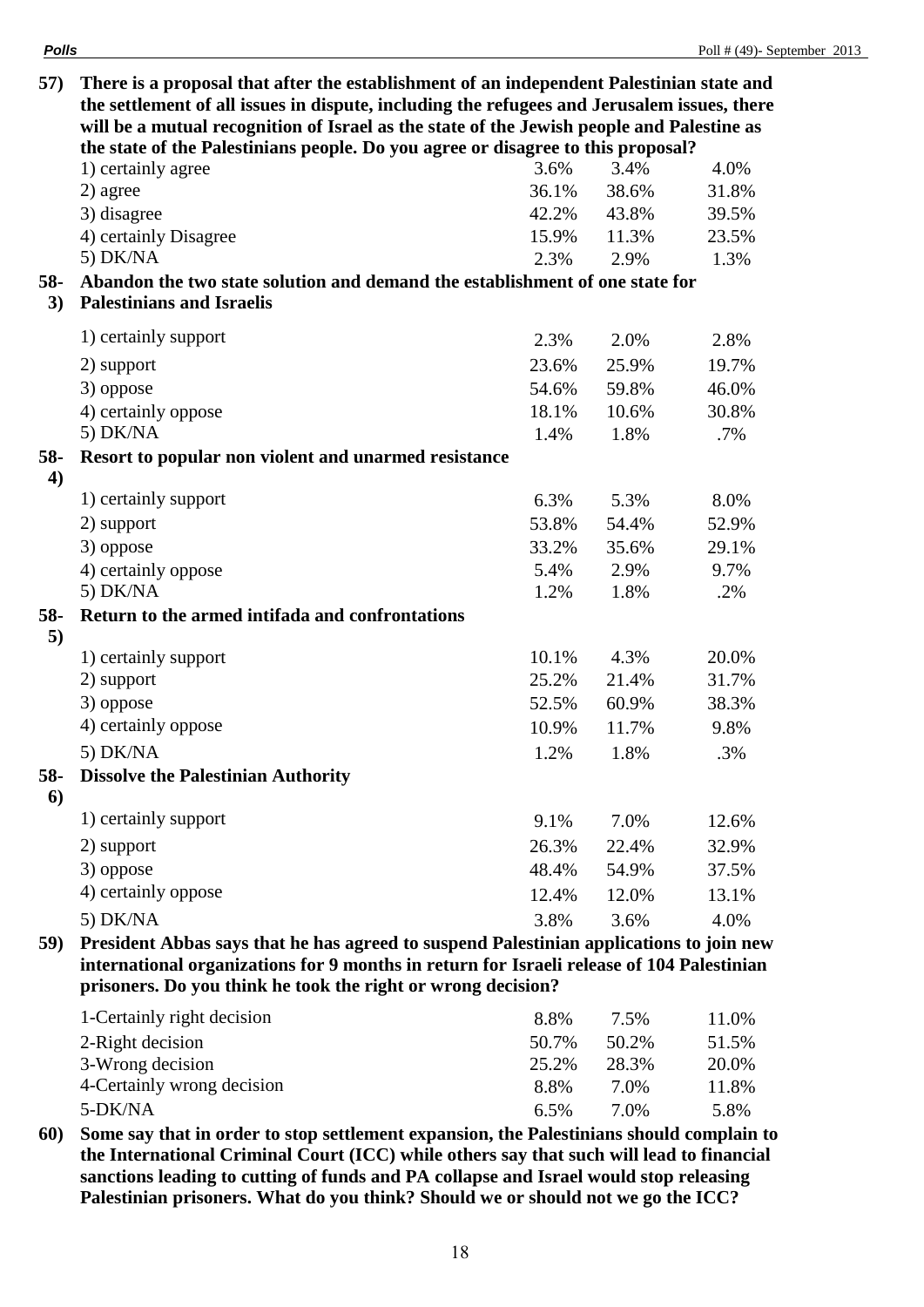| 1) Certainly should go to the ICC     | 22.4%                                                                                                                                                                                                                                                                                                                                                                                             | 18.9%                                                                                                                                                                                                         | 28.1%                                                                                                                                                                                                                                                                                                                                                                                                                                                                                                                                                                                            |
|---------------------------------------|---------------------------------------------------------------------------------------------------------------------------------------------------------------------------------------------------------------------------------------------------------------------------------------------------------------------------------------------------------------------------------------------------|---------------------------------------------------------------------------------------------------------------------------------------------------------------------------------------------------------------|--------------------------------------------------------------------------------------------------------------------------------------------------------------------------------------------------------------------------------------------------------------------------------------------------------------------------------------------------------------------------------------------------------------------------------------------------------------------------------------------------------------------------------------------------------------------------------------------------|
| 2) should go to the ICC               | 44.7%                                                                                                                                                                                                                                                                                                                                                                                             | 47.7%                                                                                                                                                                                                         | 39.8%                                                                                                                                                                                                                                                                                                                                                                                                                                                                                                                                                                                            |
| 3) should not go to the ICC           | 24.1%                                                                                                                                                                                                                                                                                                                                                                                             | 26.9%                                                                                                                                                                                                         | 19.4%                                                                                                                                                                                                                                                                                                                                                                                                                                                                                                                                                                                            |
| 4) Certainly should not go to the ICC | 3.4%                                                                                                                                                                                                                                                                                                                                                                                              | 3.0%                                                                                                                                                                                                          | 4.1%                                                                                                                                                                                                                                                                                                                                                                                                                                                                                                                                                                                             |
| 5) DK/NA                              | 5.4%                                                                                                                                                                                                                                                                                                                                                                                              | 3.5%                                                                                                                                                                                                          | 8.7%                                                                                                                                                                                                                                                                                                                                                                                                                                                                                                                                                                                             |
| the opposition?                       |                                                                                                                                                                                                                                                                                                                                                                                                   |                                                                                                                                                                                                               |                                                                                                                                                                                                                                                                                                                                                                                                                                                                                                                                                                                                  |
|                                       |                                                                                                                                                                                                                                                                                                                                                                                                   |                                                                                                                                                                                                               | 35.2%                                                                                                                                                                                                                                                                                                                                                                                                                                                                                                                                                                                            |
|                                       |                                                                                                                                                                                                                                                                                                                                                                                                   |                                                                                                                                                                                                               | 38.1%                                                                                                                                                                                                                                                                                                                                                                                                                                                                                                                                                                                            |
|                                       |                                                                                                                                                                                                                                                                                                                                                                                                   |                                                                                                                                                                                                               | 9.2%                                                                                                                                                                                                                                                                                                                                                                                                                                                                                                                                                                                             |
|                                       |                                                                                                                                                                                                                                                                                                                                                                                                   |                                                                                                                                                                                                               | 4.4%                                                                                                                                                                                                                                                                                                                                                                                                                                                                                                                                                                                             |
|                                       |                                                                                                                                                                                                                                                                                                                                                                                                   |                                                                                                                                                                                                               | 3.9%                                                                                                                                                                                                                                                                                                                                                                                                                                                                                                                                                                                             |
|                                       |                                                                                                                                                                                                                                                                                                                                                                                                   |                                                                                                                                                                                                               | 9.2%                                                                                                                                                                                                                                                                                                                                                                                                                                                                                                                                                                                             |
|                                       |                                                                                                                                                                                                                                                                                                                                                                                                   |                                                                                                                                                                                                               |                                                                                                                                                                                                                                                                                                                                                                                                                                                                                                                                                                                                  |
|                                       |                                                                                                                                                                                                                                                                                                                                                                                                   |                                                                                                                                                                                                               |                                                                                                                                                                                                                                                                                                                                                                                                                                                                                                                                                                                                  |
|                                       |                                                                                                                                                                                                                                                                                                                                                                                                   |                                                                                                                                                                                                               |                                                                                                                                                                                                                                                                                                                                                                                                                                                                                                                                                                                                  |
|                                       |                                                                                                                                                                                                                                                                                                                                                                                                   |                                                                                                                                                                                                               |                                                                                                                                                                                                                                                                                                                                                                                                                                                                                                                                                                                                  |
|                                       |                                                                                                                                                                                                                                                                                                                                                                                                   |                                                                                                                                                                                                               | 12.4%                                                                                                                                                                                                                                                                                                                                                                                                                                                                                                                                                                                            |
| 2) support                            |                                                                                                                                                                                                                                                                                                                                                                                                   | 17.5%                                                                                                                                                                                                         | 31.2%                                                                                                                                                                                                                                                                                                                                                                                                                                                                                                                                                                                            |
|                                       |                                                                                                                                                                                                                                                                                                                                                                                                   |                                                                                                                                                                                                               | 34.9%                                                                                                                                                                                                                                                                                                                                                                                                                                                                                                                                                                                            |
|                                       |                                                                                                                                                                                                                                                                                                                                                                                                   |                                                                                                                                                                                                               | 18.6%                                                                                                                                                                                                                                                                                                                                                                                                                                                                                                                                                                                            |
|                                       |                                                                                                                                                                                                                                                                                                                                                                                                   |                                                                                                                                                                                                               | 2.8%                                                                                                                                                                                                                                                                                                                                                                                                                                                                                                                                                                                             |
|                                       |                                                                                                                                                                                                                                                                                                                                                                                                   |                                                                                                                                                                                                               | 19.8%                                                                                                                                                                                                                                                                                                                                                                                                                                                                                                                                                                                            |
|                                       |                                                                                                                                                                                                                                                                                                                                                                                                   |                                                                                                                                                                                                               | 42.6%                                                                                                                                                                                                                                                                                                                                                                                                                                                                                                                                                                                            |
|                                       |                                                                                                                                                                                                                                                                                                                                                                                                   |                                                                                                                                                                                                               | 32.0%                                                                                                                                                                                                                                                                                                                                                                                                                                                                                                                                                                                            |
|                                       |                                                                                                                                                                                                                                                                                                                                                                                                   |                                                                                                                                                                                                               | 3.6%                                                                                                                                                                                                                                                                                                                                                                                                                                                                                                                                                                                             |
|                                       |                                                                                                                                                                                                                                                                                                                                                                                                   |                                                                                                                                                                                                               | 2.0%                                                                                                                                                                                                                                                                                                                                                                                                                                                                                                                                                                                             |
|                                       |                                                                                                                                                                                                                                                                                                                                                                                                   |                                                                                                                                                                                                               |                                                                                                                                                                                                                                                                                                                                                                                                                                                                                                                                                                                                  |
|                                       |                                                                                                                                                                                                                                                                                                                                                                                                   |                                                                                                                                                                                                               | .4%                                                                                                                                                                                                                                                                                                                                                                                                                                                                                                                                                                                              |
| 2- PFLP                               | 3.3%                                                                                                                                                                                                                                                                                                                                                                                              |                                                                                                                                                                                                               | 5.5%                                                                                                                                                                                                                                                                                                                                                                                                                                                                                                                                                                                             |
| 3- Fateh                              | 28.6%                                                                                                                                                                                                                                                                                                                                                                                             | 27.7%                                                                                                                                                                                                         | 30.1%                                                                                                                                                                                                                                                                                                                                                                                                                                                                                                                                                                                            |
| 4- Hamas                              | 19.1%                                                                                                                                                                                                                                                                                                                                                                                             | 14.4%                                                                                                                                                                                                         | 26.9%                                                                                                                                                                                                                                                                                                                                                                                                                                                                                                                                                                                            |
| 5-DFLP                                | 1.3%                                                                                                                                                                                                                                                                                                                                                                                              | 1.3%                                                                                                                                                                                                          | 1.2%                                                                                                                                                                                                                                                                                                                                                                                                                                                                                                                                                                                             |
| 6- Islamic Jihad                      | 1.7%                                                                                                                                                                                                                                                                                                                                                                                              | $.7\%$                                                                                                                                                                                                        | 3.4%                                                                                                                                                                                                                                                                                                                                                                                                                                                                                                                                                                                             |
| 7- Fida                               | $.1\%$                                                                                                                                                                                                                                                                                                                                                                                            | 0.0%                                                                                                                                                                                                          | $.1\%$                                                                                                                                                                                                                                                                                                                                                                                                                                                                                                                                                                                           |
| 8- National inititiative (almubadara) | $.5\%$                                                                                                                                                                                                                                                                                                                                                                                            | $.6\%$                                                                                                                                                                                                        | .4%                                                                                                                                                                                                                                                                                                                                                                                                                                                                                                                                                                                              |
|                                       | 2.9%                                                                                                                                                                                                                                                                                                                                                                                              | .8%                                                                                                                                                                                                           | 6.4%                                                                                                                                                                                                                                                                                                                                                                                                                                                                                                                                                                                             |
| 10- Independent nationalist           | 4.3%                                                                                                                                                                                                                                                                                                                                                                                              | 2.8%                                                                                                                                                                                                          | 6.8%                                                                                                                                                                                                                                                                                                                                                                                                                                                                                                                                                                                             |
|                                       | $.6\%$                                                                                                                                                                                                                                                                                                                                                                                            | .7%                                                                                                                                                                                                           | .3%                                                                                                                                                                                                                                                                                                                                                                                                                                                                                                                                                                                              |
| 12- none of the above                 | 36.2%                                                                                                                                                                                                                                                                                                                                                                                             | 47.2%                                                                                                                                                                                                         | 17.7%                                                                                                                                                                                                                                                                                                                                                                                                                                                                                                                                                                                            |
| 13- others                            | .7%                                                                                                                                                                                                                                                                                                                                                                                               | .7%                                                                                                                                                                                                           | .8%                                                                                                                                                                                                                                                                                                                                                                                                                                                                                                                                                                                              |
|                                       |                                                                                                                                                                                                                                                                                                                                                                                                   |                                                                                                                                                                                                               |                                                                                                                                                                                                                                                                                                                                                                                                                                                                                                                                                                                                  |
|                                       | 1-Certainly the Asad regime<br>2-The Assad regime<br>3-The opposition<br>4-Certainly the opposition<br>5-others<br>6-DK/NA<br>q61_other<br>the regime?<br>1) certainly support<br>3) oppose<br>4) certainly oppose<br>5) DK/NA<br>1) certainly support<br>2) support<br>3) oppose<br>4) certainly oppose<br>5) DK/NA<br>1- PPP<br>9- Independent Islamist<br>11) third way headed by salam feyyad | 20.0%<br>32.4%<br>14.7%<br>5.2%<br>12.9%<br>14.8%<br>6.8%<br>22.6%<br>42.9%<br>24.1%<br>3.5%<br>10.5%<br>32.9%<br>44.5%<br>9.3%<br>2.8%<br>Which of the following political parties do you support?<br>$.8\%$ | In your view, who used chemical weapons against Syrian civilians? the Asad regime or<br>10.9%<br>29.1%<br>18.0%<br>5.7%<br>18.2%<br>18.2%<br>If it is proven that it was the Asad regime that used chemical weapons against Syrian<br>civilians, would you in this case support or oppose a limited US military strike against<br>3.5%<br>47.7%<br>27.4%<br>3.9%<br>Concerning armed attacks against Israeli civilians inside Israel, I<br>5.0%<br>27.0%<br>52.0%<br>12.7%<br>3.2%<br>1.0%<br>2.0%<br>If you use the internet to surf social sites like Facebook, Twitter, and various groups or |

**to access email, how many times do you normally do that?**

| 1) More than once a day     | 13.4%       | 11.8% | 15.9% |
|-----------------------------|-------------|-------|-------|
| 2) daily                    | 19.2% 16.3% |       | 24.0% |
| 3) between 2-5 times weekly | 12.1%       | 10.2% | 15.3% |